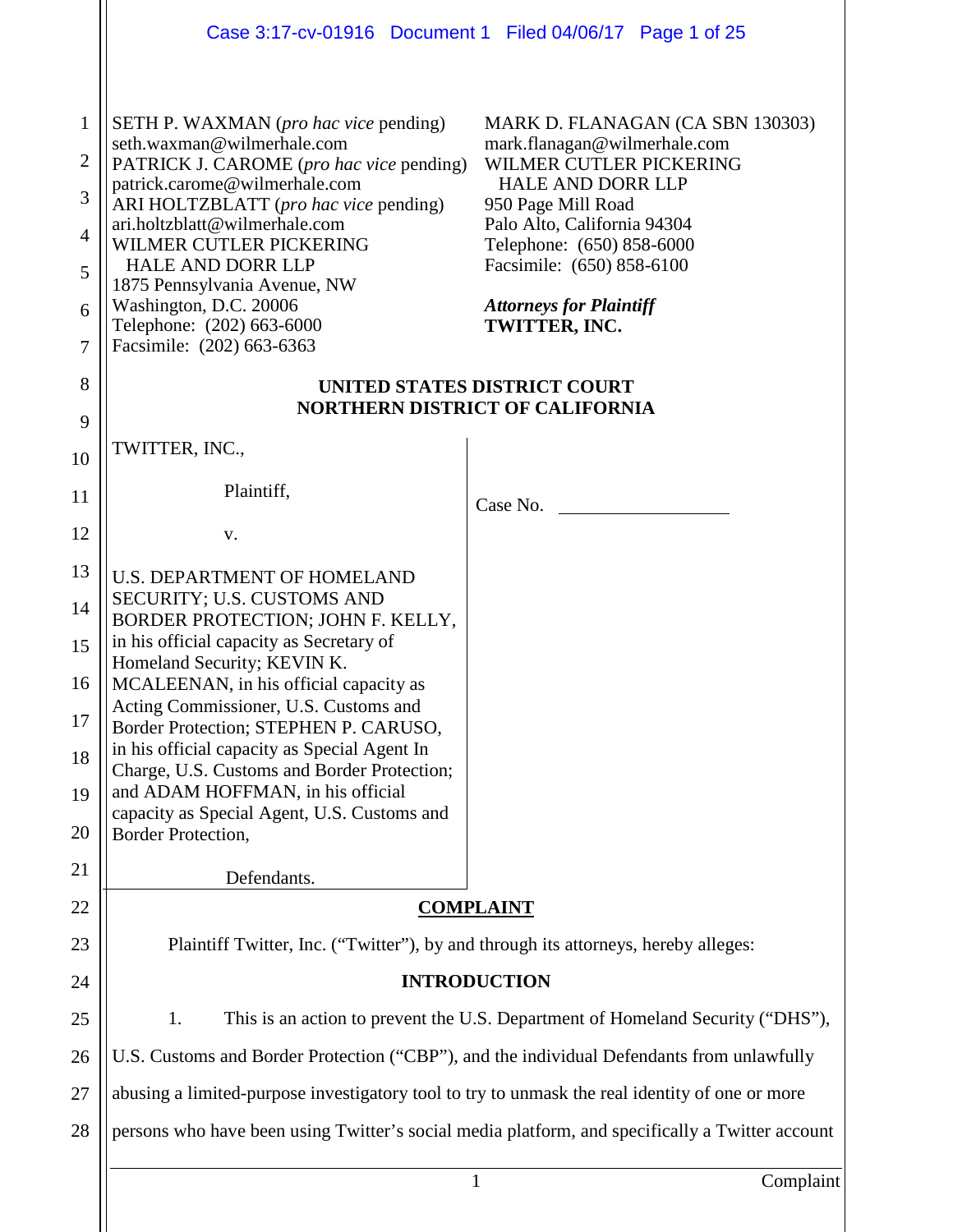1 2 3 4 5 6 7 8 9 10 11 12 13 14 15 named @ALT\_USCIS, to express public criticism of the Department and the current Administration. The rights of free speech afforded Twitter's users and Twitter itself under the First Amendment of the U.S. Constitution include a right to disseminate such anonymous or pseudonymous political speech. In these circumstances, Defendants may not compel Twitter to disclose information regarding the real identities of these users without first demonstrating that some criminal or civil offense has been committed, that unmasking the users' identity is the least restrictive means for investigating that offense, that the demand for this information is not motivated by a desire to suppress free speech, and that the interests of pursuing that investigation outweigh the important First Amendment rights of Twitter and its users. But Defendants have not come close to making any of those showings. And even if Defendants could otherwise demonstrate an appropriate basis for impairing the First Amendment interests of Twitter and its users, they certainly may not do so using the particular investigatory tool employed here—which Congress authorized solely to ensure compliance with federal laws concerning imported merchandise—because it is apparent that whatever investigation Defendants are conducting here does not pertain to imported merchandise.

16 17 18 19 20 21 22 23 24 25 26 27 28 2. In the days and weeks following the inauguration of President Donald J. Trump, a new and innovative class of American speakers emerged on Twitter's ubiquitous online platform: speakers who purport to be current or former employees of federal agencies, or others with special insights about the agencies, who provide views and commentary that is often vigorously opposed, resistant, or "alternative" to the official actions and policies of the new Administration. Typically, these so-called "alternative agency" accounts are named and selfdescribed by their users in a manner that both (a) identifies the particular federal agency that the user seeks primarily to criticize and with which the user purports to have significant knowledge, and (b) proclaims that the user is not an official voice or spokesperson for the agency. Examples of these accounts include @alt\_labor, which purports to provide informed but unofficial commentary on the U.S. Department Labor, and @blm\_alt, which does the same for the federal Bureau of Land Management. Dozens of such accounts have sprung up, and many of them are actively used to disseminate criticism of the Administration and its policies. Many of these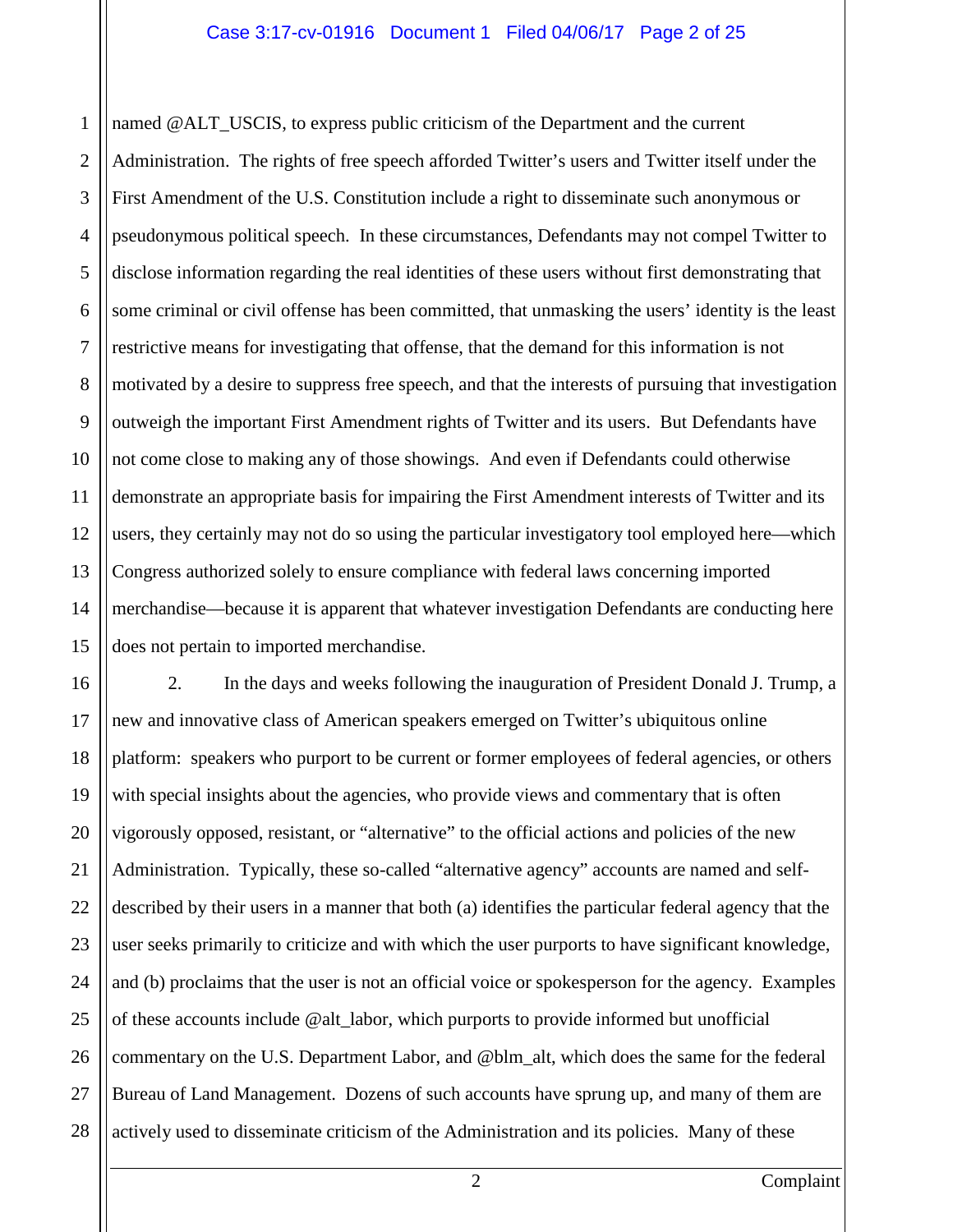1 accounts have attracted large audiences of other Twitter users ("followers"), often numbering in the tens of thousands or more.

3. Like many Twitter users, those who speak through these "alternative agency" accounts do so pseudonymously, often going to considerable lengths to avoid disclosing their real identities. The motivations these users have for preserving their anonymity presumably include a desire to speak freely and without the fear of negative consequences that may flow from being identified as the source of controversial views and commentary concerning the Administration and its agencies. Such fears are likely to be especially great for users of "alternative agency" accounts who are currently employed by the very agency that is a principal target of the commentary, in light of the retaliation, harassment, or even loss of livelihood that might occur if their real identities became known to their superiors.

4. One such "alternative agency" account is @ALT\_USCIS. Like other accounts of this sort, @ALT\_USCIS claims to be run by one or more current government employees—in this case, employees of the United States Citizenship and Immigration Services ("USCIS"), a unit within the Defendant DHS. And as with other such accounts, the person or persons who established and speak through @ALT\_USCIS have identified themselves only by means of this pseudonymous account name. To the best of Twitter's knowledge, they have not disclosed their real identities in any of their public communications through this account.

5. In the just over two months since it was created, @ALT\_USCIS has frequently criticized the immigration policies of the new Administration, highlighted what the user views as a history of waste and mismanagement within USCIS and DHS, and publicized facts that the account's users portray as casting doubt on Administration policies.

6. The Defendants are now threatening the anonymity of the person(s) speaking through the @ALT\_USCIS account. Specifically, on March 14, 2017, they issued and delivered to Twitter an administrative summons (the "CBP Summons") demanding that Twitter provide them records that would unmask, or likely lead to unmasking, the identity of the person(s) responsible for the @ALT\_USCIS account. The summons was issued by a Special Agent in

3 Complaint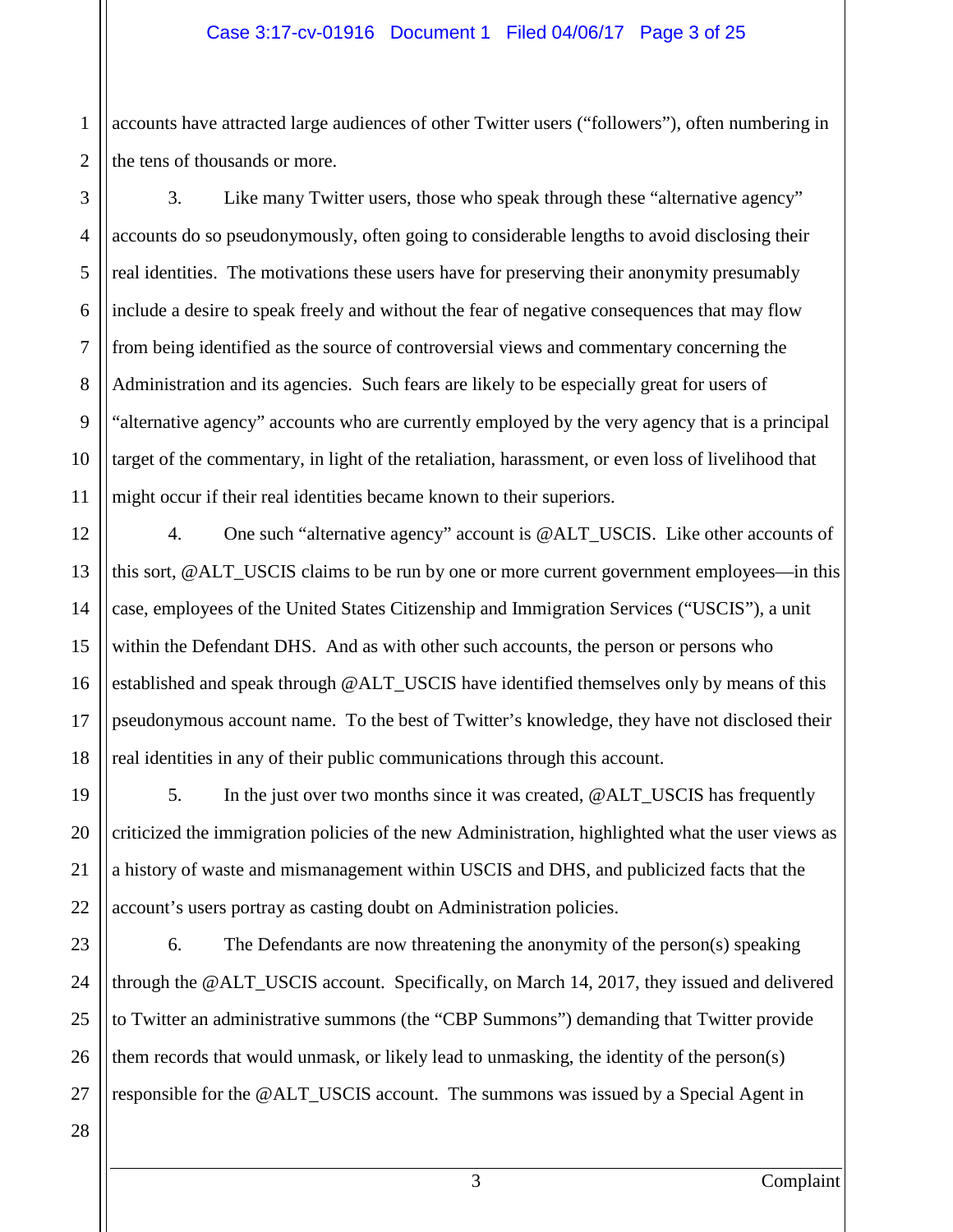1 Charge within U.S. Customs and Border Protection, another unit of DHS. The CBP Summons is unlawful and must be enjoined for two reasons.

7. *First*, the sole statutory authority CBP invoked in issuing the summons—19 U.S.C. § 1509—authorizes the agency to compel production of only a narrow class of records relating to the importation of merchandise. But CBP's investigation of the @ALT\_USCIS account plainly has nothing whatsoever to do with the importation of merchandise into the United States. Section 1509 thus provides CBP no power to compel Twitter to reveal information pertaining to the identity of the individual(s) behind the @ALT\_USCIS account.

8. *Second*, permitting CBP to pierce the pseudonym of the @ALT\_USCIS account would have a grave chilling effect on the speech of that account in particular and on the many other "alternative agency" accounts that have been created to voice dissent to government policies. The Supreme Court has long recognized the extraordinary value of the kind of speech emanating from these accounts—pure political speech criticizing government policies and highlighting government waste and mismanagement. And the Court has likewise recognized that anonymity is often essential to fostering such political speech where, as here, the speaker could face retaliation or retribution if his or her real identity were linked to the speech. In this context, the CBP Summons must be declared unlawful and enjoined absent an evidentiary showing by Defendants that some criminal or civil offense has been committed, that unmasking the users' identity is the least restrictive means for investigating that offense, that the demand for this information is not motivated by a desire to suppress free speech, and that the interests of pursuing that investigation outweigh the important free speech rights of Twitter and its users. Defendants have not even attempted to meet that burden.

9. For these and other reasons discussed below, Twitter respectfully requests that this Court declare the summons unlawful and enjoin its enforcement.

## **JURISDICTION AND VENUE**

10. This Court has jurisdiction under 28 U.S.C. § 1331 because this action arises under the First Amendment to the U.S. Constitution, the Administrative Procedure Act ("APA"), the Tariff Act of 1930, as amended, and other Federal statutes.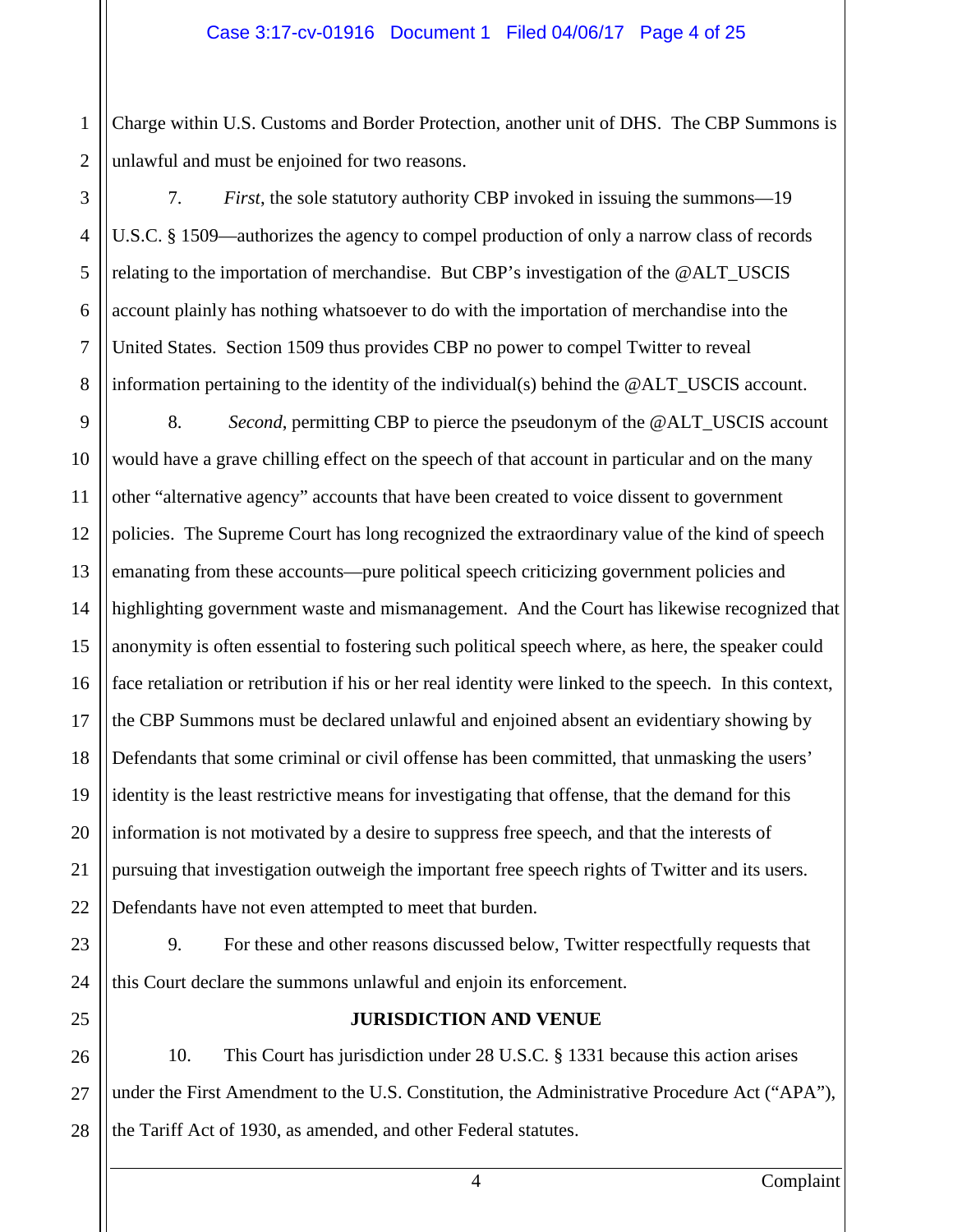11. This Court is authorized to award the requested declaratory and injunctive relief under the Declaratory Judgment Act, 28 U.S.C. §§ 2201-2202 and the APA, 5 U.S.C. § 706.

12. Venue is proper in this district pursuant to 28 U.S.C. § 1391(b)(2) and (e)(1). A substantial part of the events giving rise to this claim occurred in this District, and each Defendant is an officer or agency of the United States sued in his or its official capacity.

#### **PARTIES**

13. Twitter is a Delaware corporation with its principal place of business at 1355 Market Street, San Francisco, CA 94103. Twitter operates a global platform for self-expression and communication, with the mission of giving everyone the power to create and share ideas and information instantly. Twitter's more than 300 million active monthly users use the platform to connect with others, express ideas, and discover new information. Hundreds of millions of short messages (known as "Tweets") are posted on Twitter every day. Twitter provides these services at no charge to its users.

14. The U.S. Department of Homeland Security is a cabinet department of the United States federal government. Its stated missions include antiterrorism, border security, immigrations and customs, and disaster prevention and management.

15. The U.S. Customs and Border Protection is an agency within DHS. It is responsible for managing and controlling the border of the United States, including with respect to import customs, immigration, border security, and agricultural protection.

16. John F. Kelly is the Secretary of DHS. He is sued in his official capacity.

17. Kevin K. McAleenan is the Acting Commissioner of CBP. He is sued in his official capacity.

18. Stephen P. Caruso is a special agent in charge within CBP. He is sued in his official capacity.

19. Adam Hoffman is a special agent within the Office of Professional Responsibility of CBP. He is sued in his official capacity.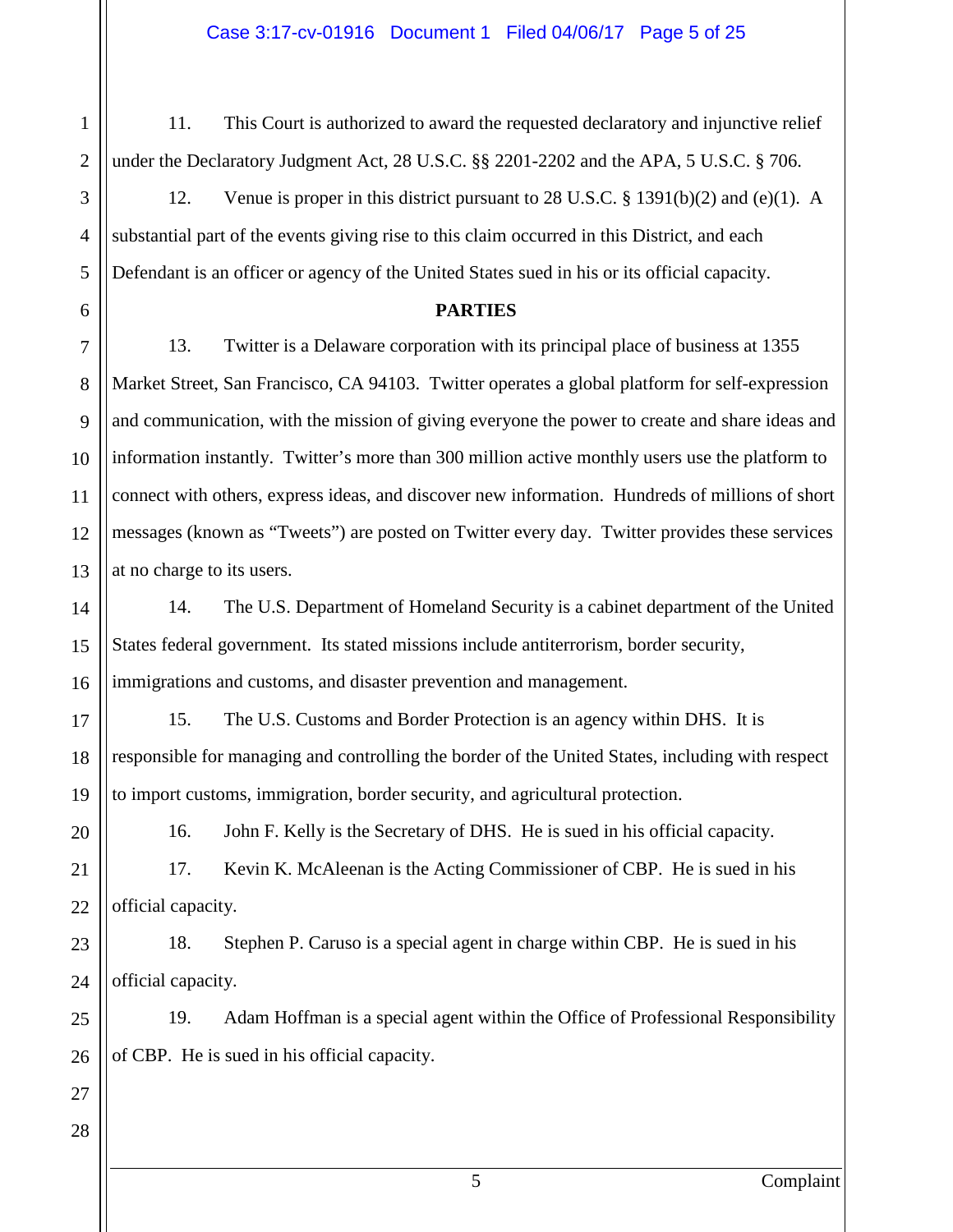# 2 3 4 5 6 7 8 9 10 11 12 13 14 15 16 17 18 19 20 21 22 23 24 25 26 27

<span id="page-5-0"></span>28

1

**FACTUAL BACKGROUND**

The Emergence And Popularity Of "Alternative Agency" Accounts On The Twitter Platform 20. President Donald J. Trump was inaugurated on January 20, 2017. That day the official Twitter account of the National Park Service retweeted an image comparing the crowd size at President Trump's inauguration to the apparently larger crowd size at President Obama's 2009 inauguration.

21. As the public began to remark on the agency's retweet, the National Park Service abruptly shut down its own account and sent an internal email to agency employees explaining that "[a]ll bureaus and the department have been directed by [the] incoming administration to shut down Twitter platforms immediately until further notice." And President Trump called the acting director of the National Park Service to complain about the agency retweeting an unflattering comparison of his inaugural crowd size. The day after the inauguration, the Park Service reactivated its official account and Tweeted an apology for "the mistaken [retweets] from our account yesterday."[1](#page-5-0)

22. Four days after the inauguration, on January 24, 2017, the official Twitter account for Badlands National Park began to Tweet a series of statements about climate change from the @BadlandsNPS account.



RETWEETS

LIKES

Badlands Nat'l Park @BadlandsNPS

Today, the amount of carbon dioxide in the atmosphere is higher than at any time in the last 650,000 years. #climate

<sup>0+</sup> Follow

 1 Lisa Rein, *Interior Department Reactivates Twitter Accounts After Shutdown Following Inauguration*, WASH. POST (Jan. 21, 2017), https://www.washingtonpost.com/news/powerpost /wp/2017/01/20/interior-department-banned-from-twitter-after-retweet-of-smaller-than-usualtrump-inauguration-crowd/?utm\_term=.4e6d99996772.

<sup>11,783</sup> 9,251 11:40 AM - 24 Jan 2017 4 938 **17 9.3K**  $9 - 12K$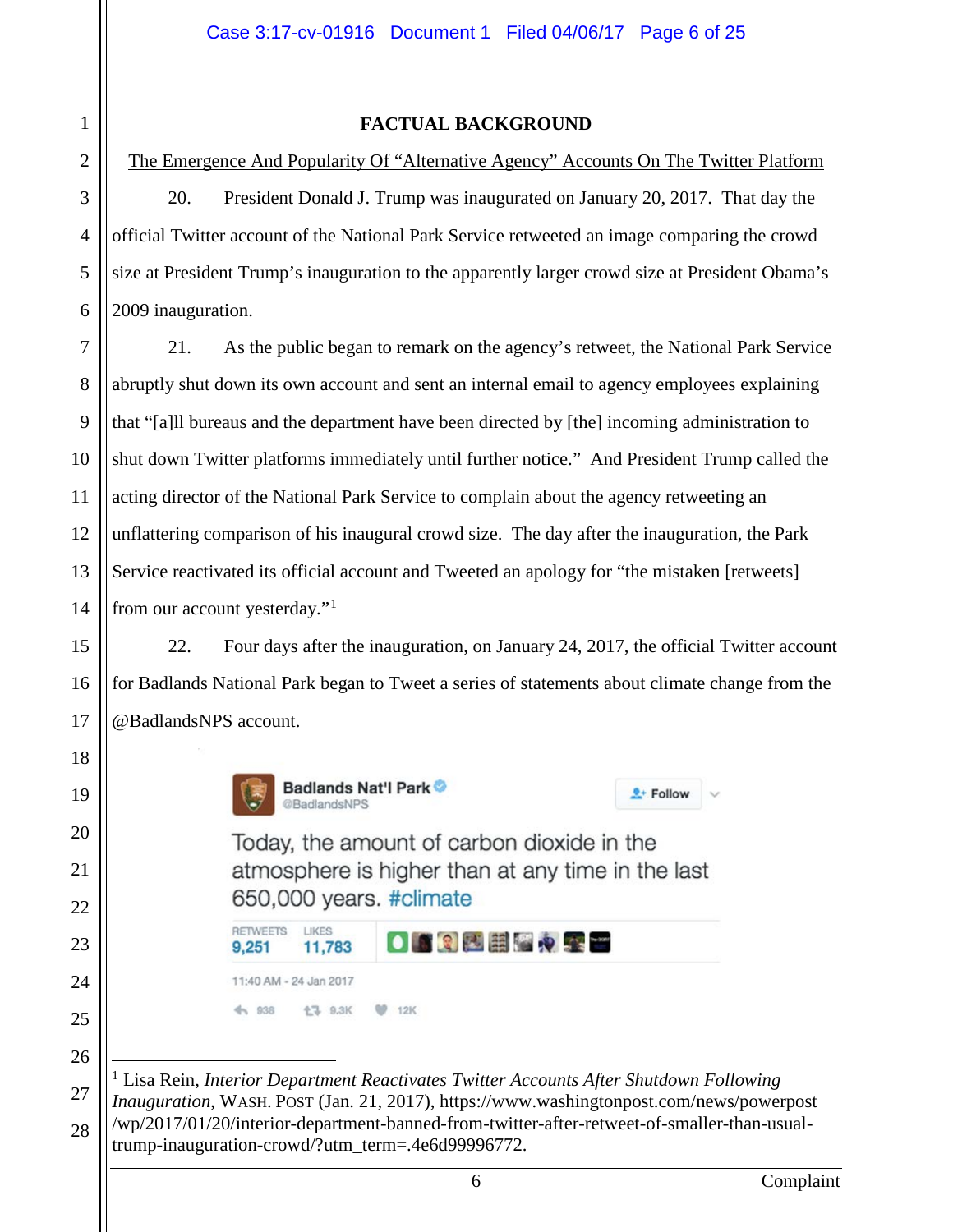#### Case 3:17-cv-01916 Document 1 Filed 04/06/17 Page 7 of 25

23. Press reports described the @BadlandsNPS account as having gone "rogue," and the National Park Service explained that a former employee who still had access to the @BadlandsNPS account had been responsible for the Tweets. The Park Service quickly removed the unauthorized Tweets and blocked the former employee's access.

24. Shortly thereafter, a new wave of Twitter accounts began to appear on the Twitter platform: self-identified as expressing "alternative" ideas, views, and information about a particular federal agency. Although seemingly inspired by the National Park Service's inauguration day Tweet or by the short-lived takeover of the @BadlandsNPS account, these new alternative agency accounts were not "official" accounts of any government agency. Instead, they operated under names such as @blm\_alt, @alt\_labor, and @RogueEPAstaff. Within weeks, dozens of such accounts had been created, many attracting tens of thousands of followers or more. In some cases, multiple alternative agency accounts appeared for a single agency.

25. While some of these alternative agency accounts appear to be run by former federal employees or activists with no connection to the government, many of the accounts claim, through their user-created account descriptions or the content of their Tweets, to be administered by individuals who are currently employed by the federal agency after which the account is named.

26. These self-designated alternative agency accounts have tended to challenge views of the Administration and its policies, often (but not always) focusing on the policies of the particular agency for which the account was named. The styles of expression emanating from these accounts vary greatly.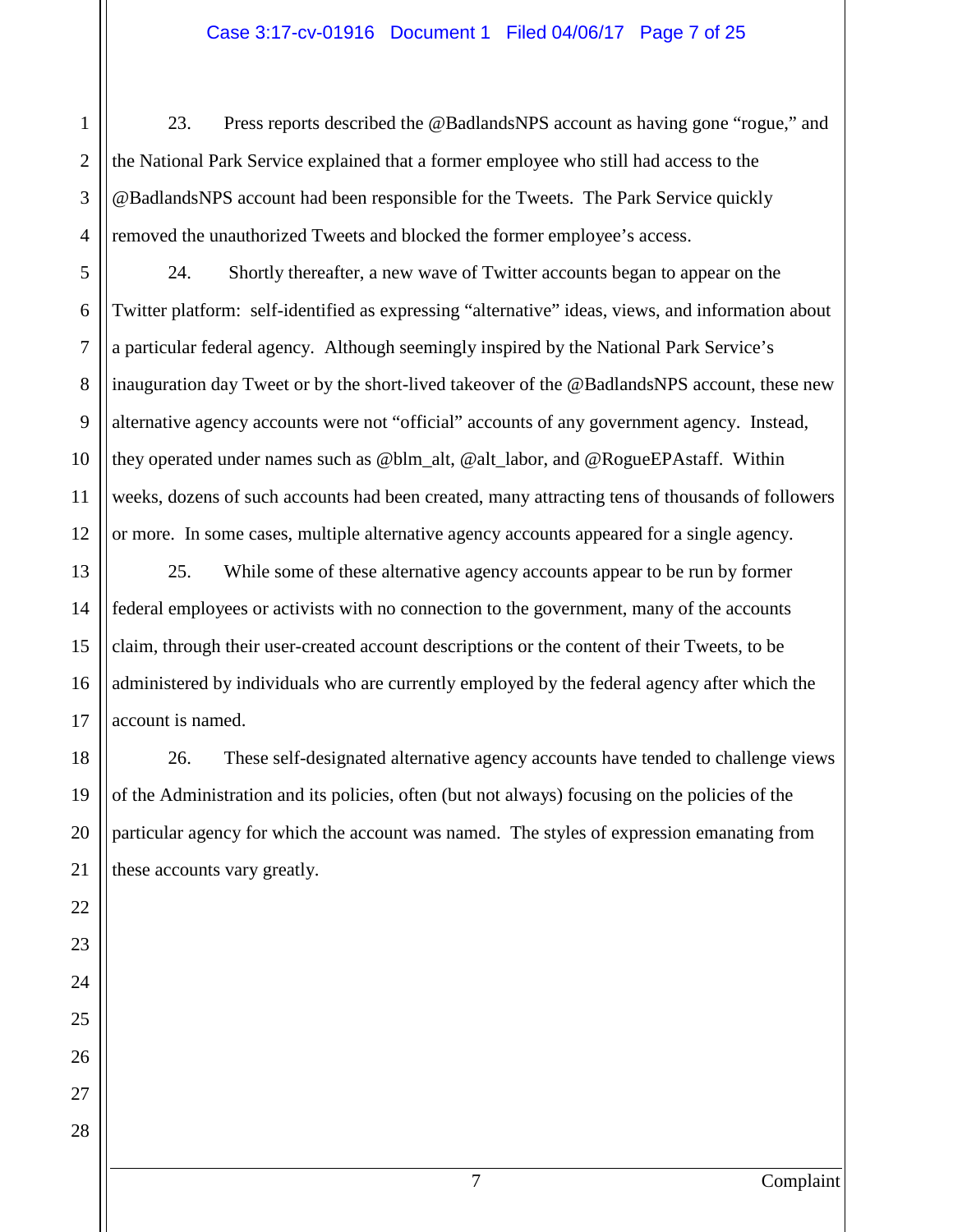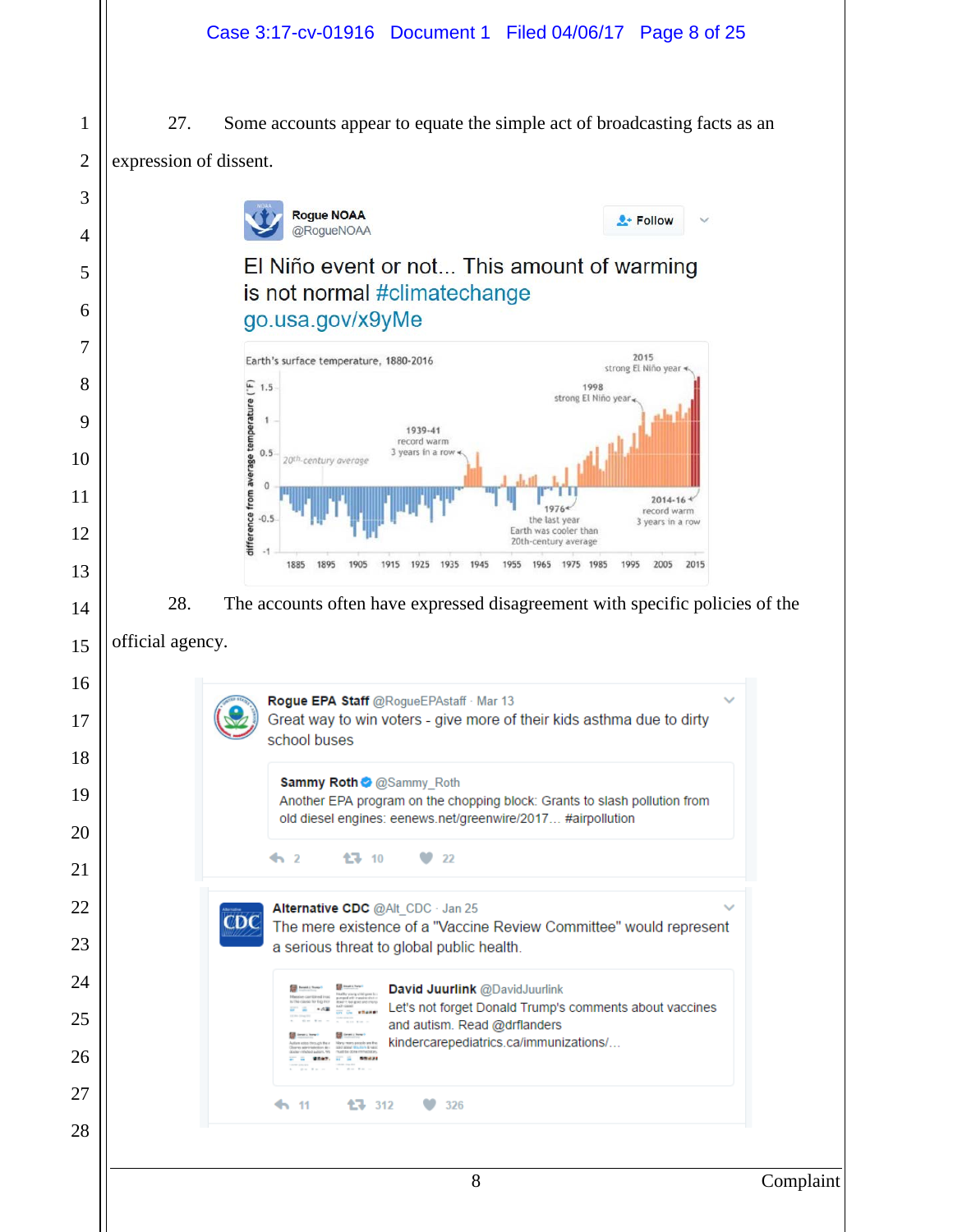## Case 3:17-cv-01916 Document 1 Filed 04/06/17 Page 9 of 25

29. One of the many Tweets from the @alt\_labor account publicized a letter signed by 600 current and former Labor Department employees opposing the confirmation of the President's nominee for Labor Secretary, Andrew Puzder.



**LIKES** 

59

3:56 AM - 17 Feb 2017

**RETWEETS** 

 $10<sup>1</sup>$ 

Update on the DOL employee letter on Puzder: Obviously wasn't sent but had 600 signatures split b/t current and former employees #resist

 $\bullet$  a set  $\bullet$   $\bullet$   $\bullet$   $\bullet$ 

 $2 +$  Follow

 $\overline{\phantom{a}}$ 17 10  $\bullet$  59 30. Like many online platforms, Twitter's platform offers users the choice between speaking in a self-identifying manner (for example, by selecting a user name that matches or is similar to the user's real name) or pseudonymously (through an account that has a user name and user description that do not disclose the speaker's real identity).

31. Pseudonymity of the speaker(s) is a defining feature of the alternative agency accounts that have recently emerged on the Twitter platform. While the persons who establish and use these accounts sometimes provide highly general descriptions of themselves (for example, by stating in the account's biography that the user or users work or previously worked for a particular agency), they typically refrain from revealing their real names. The users appear to view and depend on preservation of their anonymity as crucial to their ability to express information and ideas that are contrary to the policies and objectives of the Administration and its agencies. Preserving anonymity appears to be especially important for users of these alternative agency accounts who are current federal employees, given the risk that such users could face retaliation, sanctions, or other negative repercussions from their federal employer if they were identified as the source of criticism of their agency.<sup>[2](#page-8-0)</sup>

<span id="page-8-0"></span> <sup>2</sup> Alleen Brown, *Rogue Twitter Accounts Fight To Preserve The Voice Of Government Science*, THE INTERCEPT (Mar. 11, 2017), https://theintercept.com/2017/03/11/rogue-twitter-accountsfight-to-preserve-the-voice-of-government-science (reporting that several "alternative agency" accounts are administered by current agency employees and that those employees wish to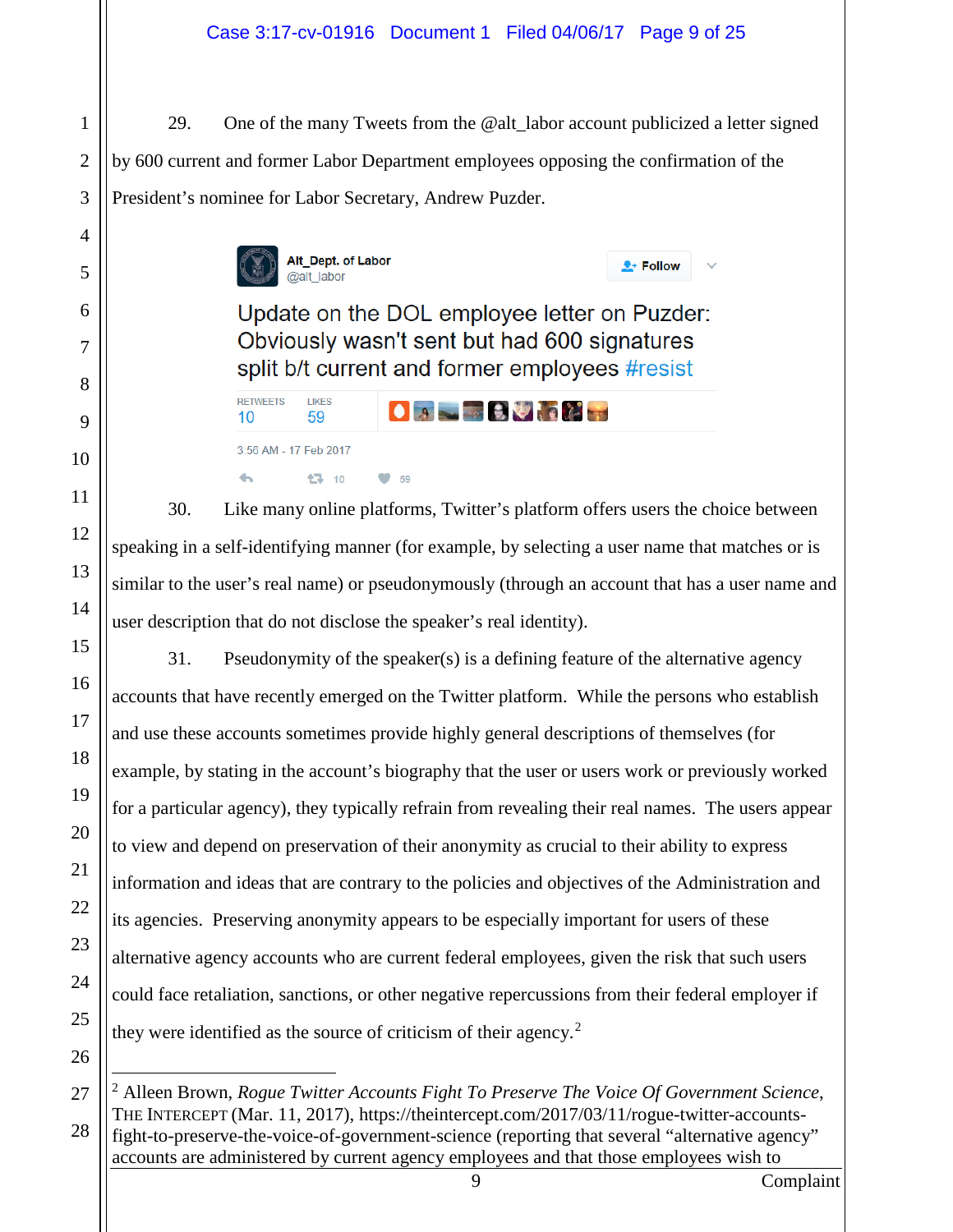#### The @ALT\_USCIS Twitter Account

32. This case concerns one particular alternative agency account that, like many others, was created in late January 2017: @ALT\_USCIS.

33. As of the time Twitter received the CBP Summons, the public, user-provided description of the @ALT\_USCIS account described its user or users as "[o]fficial inside resistance." As of then and now, the account description prominently declares that the account is "[n]ot [expressing] the views of DHS or USCIS." The account's profile image plays off USCIS's official logo (displayed side-by-side below), further indicating a correspondence or relationship to the agency, albeit one that is unofficial, ideologically or politically averse, and/or "rogue."<sup>[3](#page-9-0)</sup> Tweets from this account use hashtags such as "#altgov," expressly self-identifying as part of the broader alternative agency movement.





34. On several occasions, Tweets from the @ALT\_USCIS account have claimed that the person speaking through the account is a current federal employee of the United States Citizenship and Immigration Services (USCIS), an entity that reportedly has 19,000 employees and contractors. But beyond purporting to identify his or her employer, the person(s) using the account have chosen to remain pseudonymous.

35. In two months of existence, the @ALT\_USCIS account has attracted over 32,000 followers and has issued thousands of Tweets.

preserve their anonymity "out of fear of workplace retaliation and pressure to shut down their accounts").

<span id="page-9-0"></span> $3$  The accountholder reworked the account's description and profile image at some point after Twitter received the CBP Summons. The profile image displayed above is as it was when the summons was received.

 $\overline{a}$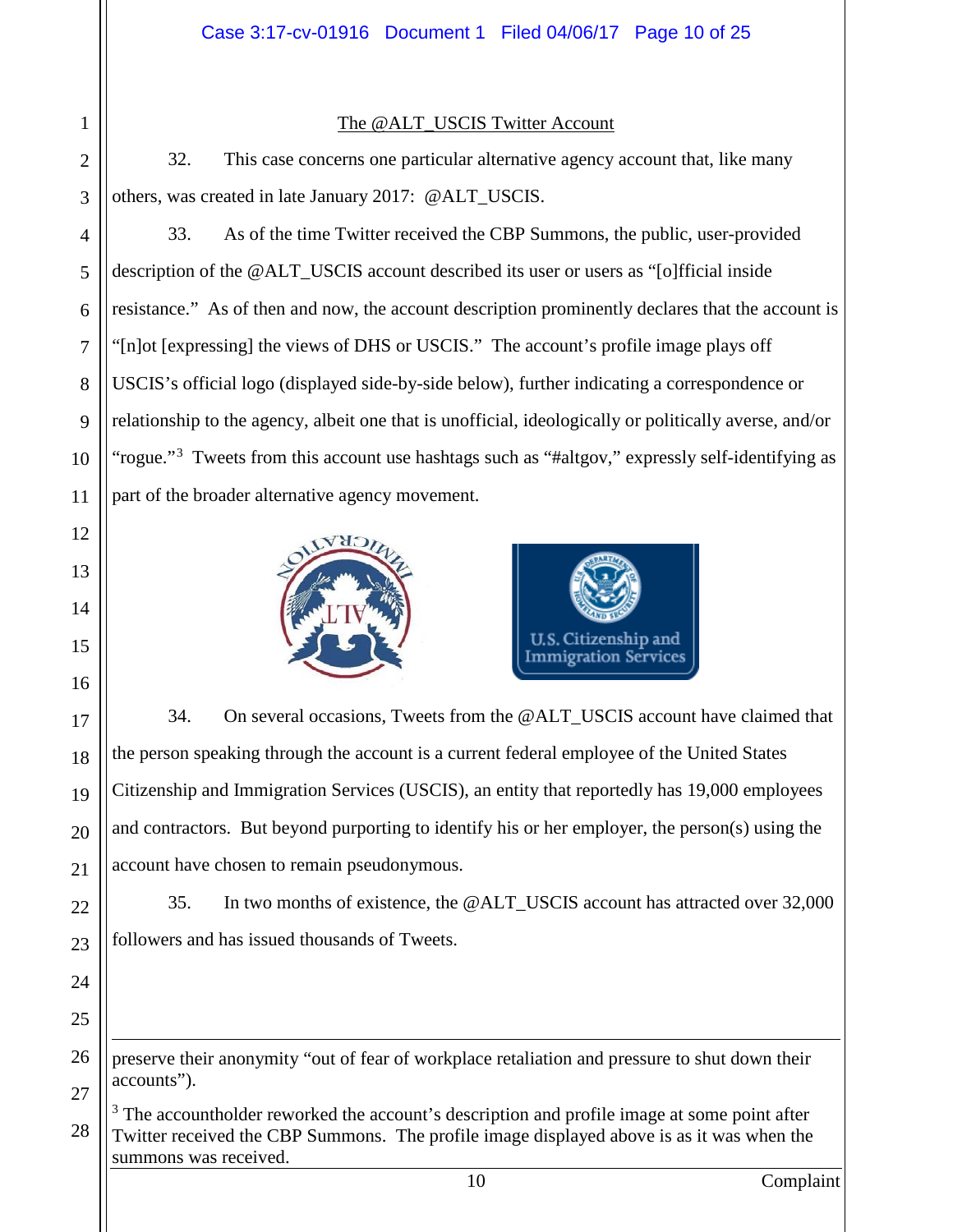36. The @ALT\_USCIS account has expressed dissent in a range of different ways. One of the account's first Tweets asserted a fact about illegal immigration in the United States that the author apparently believed cast doubt on the Administration's immigration policy. **ALT<sup>I</sup>** Immigration  $\bullet$  Follow @ALT USCIS Fact: more than 40% of illegal aliens in the US are Visa overstays from other developed countries not sounding like MEXICO. #TheResistance **RETWEETS LIKES AA A A G N E X R**  $12$ 18 6:06 PM - 26 Jan 2017 37. The @ALT\_USCIS account has often criticized immigration policies with which the speaker apparently disagrees. The account was created on nearly the same day that the President issued his original immigration Executive Order. Tweets from the account have

repeatedly criticized the Order—often referring to it as the "#MuslimBan." Other Tweets have taken aim at the President's proposal to build a wall along the U.S.-Mexico border. For example, on March 11, 2017, the account used news that a fence-jumper had trespassed onto the White House grounds to argue that the Administration's proposed border fence will be ineffective.

> **ALTE** Immigration @ALT USCIS 11/4 mile long wall/fence heavily guarded with

> > $9 - 187$

secret service, sensors and cameras can be jumped over Mexico wall will be just as effective

N X By O DE STREET

 $2 -$  Follow

9:18 AM - 11 Mar 2017

LIKES

187

17 70

**RETWEETS** 

 $410$ 

70

38. Tweets from the @ALT\_USCIS account have also purported to shine a light on historical and recent mismanagement at USCIS. For example, on March 12—two days before issuance of the CBP Summons challenged in this suit—a series of Tweets from the account

28

1

2

3

4

5

6

7

8

9

10

11

12

13

14

15

16

17

18

19

20

21

22

23

24

25

26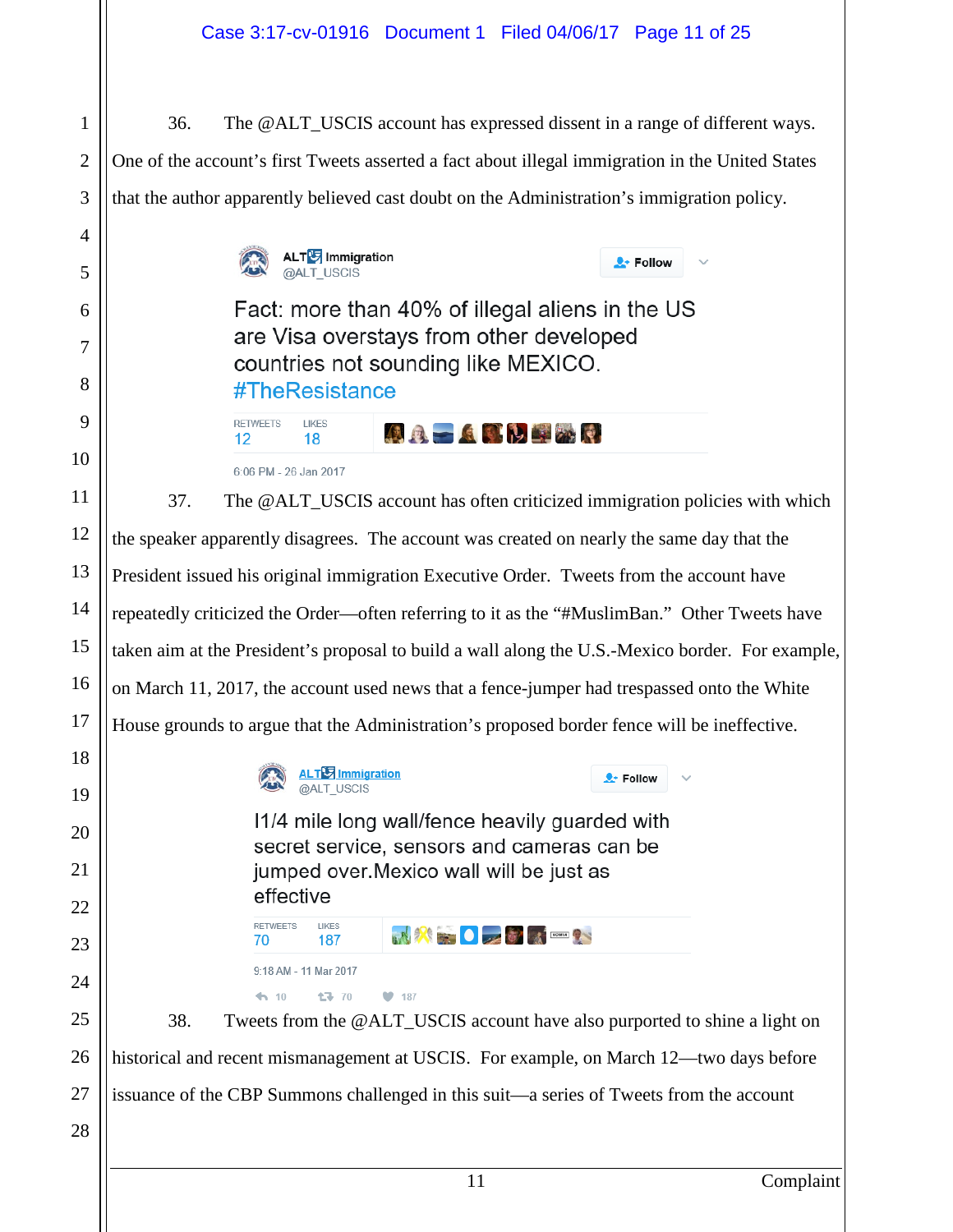|                                                                                    |  | Case 3:17-cv-01916 Document 1 Filed 04/06/17 Page 12 of 25 |      |                                                                                                                                            |          |  |
|------------------------------------------------------------------------------------|--|------------------------------------------------------------|------|--------------------------------------------------------------------------------------------------------------------------------------------|----------|--|
|                                                                                    |  |                                                            |      | decried what the author described as waste, inefficiency, and poor management in the agency's                                              |          |  |
| attempts to set up a new automated system for processing immigration applications. |  |                                                            |      |                                                                                                                                            |          |  |
|                                                                                    |  | ALT <sup>U</sup> Immigration @ALT_USCIS · Mar 12           |      |                                                                                                                                            |          |  |
|                                                                                    |  | down.                                                      |      | USCIS was proposed a system based on solid banking software to<br>filing, adjudication, updates, double ended for pet and USCIS. Shot      |          |  |
|                                                                                    |  | 17 5<br>$\bullet$ 4                                        | 21   |                                                                                                                                            |          |  |
|                                                                                    |  | ALT <sup>1</sup> Immigration @ALT_USCIS · Mar 12           |      |                                                                                                                                            |          |  |
|                                                                                    |  |                                                            |      | USCIS turns down regularly private companies who propose<br>collaboration to streamline the intake process, reducing costs and             |          |  |
|                                                                                    |  | processing time.<br><b>17</b> 9<br>$\bullet$ 4             | 26   |                                                                                                                                            |          |  |
|                                                                                    |  |                                                            |      |                                                                                                                                            |          |  |
|                                                                                    |  | ALT Immigration @ALT_USCIS · Mar 12                        |      | Each year, on average, 70,000 instances when USCIS loses your<br>green card, your GC processing paperwork or mails it to wrong             |          |  |
|                                                                                    |  | address                                                    |      |                                                                                                                                            |          |  |
|                                                                                    |  | $\leftrightarrow$ 3<br>$13 - 16$                           | 39   |                                                                                                                                            |          |  |
|                                                                                    |  | ALT Immigration @ALT_USCIS · Mar 12                        |      | USCIS used on average 900 tons of paper per year, or 12000 trees.                                                                          |          |  |
|                                                                                    |  |                                                            |      |                                                                                                                                            |          |  |
|                                                                                    |  | 17 11                                                      | 53   | Wonder if there was a way in the future to eliminate paper forms                                                                           |          |  |
| 39.                                                                                |  |                                                            |      | The account has regularly leveled criticism at U.S. Customs and Border                                                                     |          |  |
|                                                                                    |  |                                                            |      | Protection—the agency that issued the summons challenged by this lawsuit.                                                                  |          |  |
|                                                                                    |  | <b>ALTE</b> Immigration<br><b>@ALT USCIS</b>               |      |                                                                                                                                            | - Follow |  |
|                                                                                    |  |                                                            |      | We reported similar tactics in LAX, CBP agents<br>walking public area of terminals approaching<br>brown people mentioning they look like a |          |  |
|                                                                                    |  | suspect                                                    |      |                                                                                                                                            |          |  |
|                                                                                    |  | Ladylibertyapproves @crislevin                             |      | @ALT_USCIS cbp agents wandering in ATL airport domestic terminal                                                                           |          |  |
|                                                                                    |  | LIKES<br>RETWEETS<br>28                                    |      | 1ノ利罪用の例えた                                                                                                                                  |          |  |
|                                                                                    |  | 10:17 AM - 3 Feb 2017                                      |      |                                                                                                                                            |          |  |
|                                                                                    |  | 17 47<br>47.1                                              | 9 25 |                                                                                                                                            |          |  |
| 40.                                                                                |  |                                                            |      | The account has also frequently tweeted disagreement with the current                                                                      |          |  |
|                                                                                    |  |                                                            |      | Administration's policies on subjects other than immigration—expressing opposition to efforts in                                           |          |  |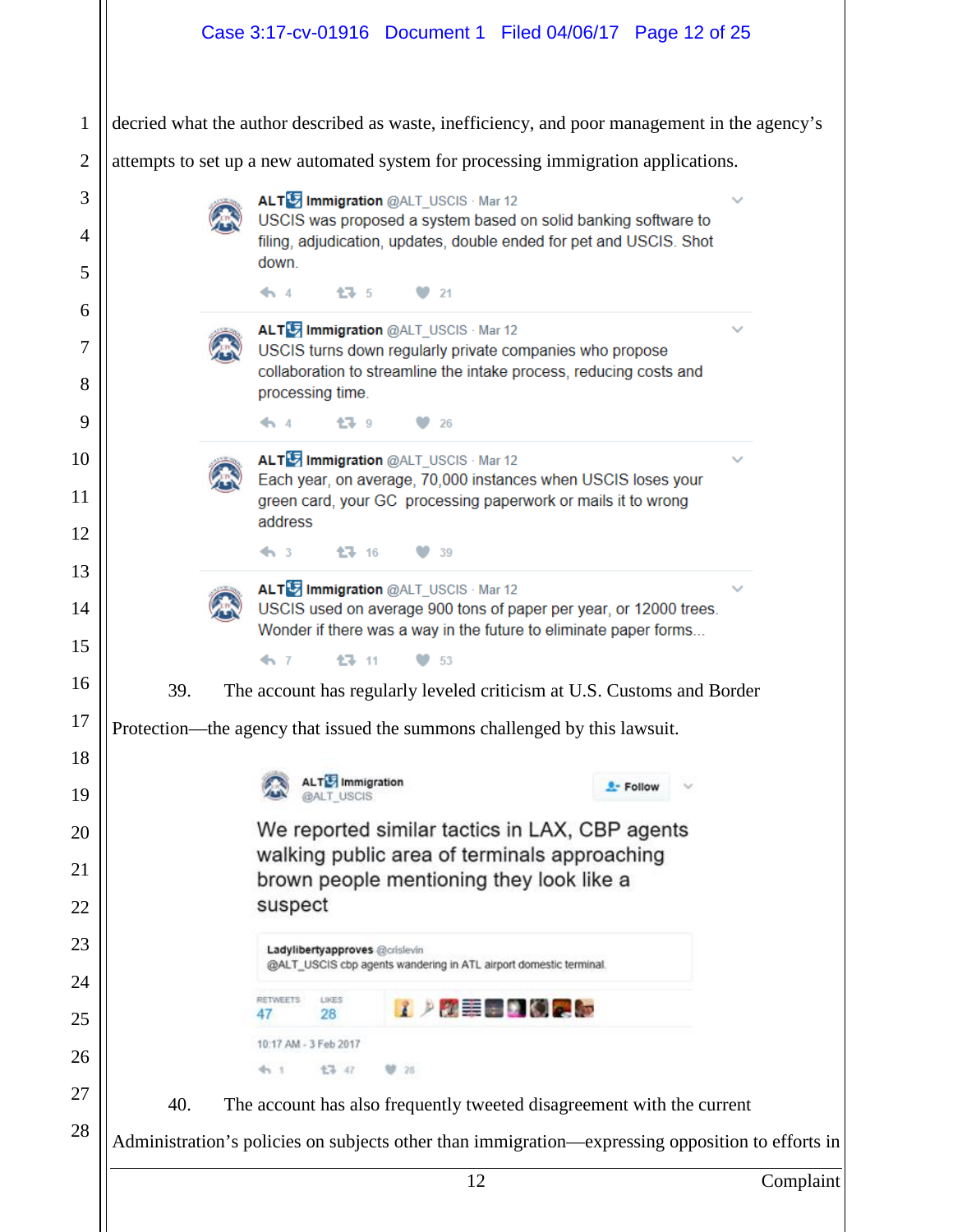1 2 Congress to repeal the Affordable Care Act and urging Democrats to resist confirmation of Supreme Court nominee Neil Gorsuch, among many other issues.

3 4 6 41. Occasionally, the account has highlighted USCIS or DHS policies that the speaker appears to support. For example, the day DHS Secretary Kelly announced that the Department would continue to exempt from removal individuals covered by the prior Administration's Deferred Action for Childhood Arrivals policy (DACA), the account issued the following Tweet.



184

17 93

 $\bullet$  184

7:25 AM - 21 Feb 2017

93

 $4.11$ 

BREAKING: DACA will not be touched this year. New email within USCIS. DACA unchanged and no immediate plans to make changes. #daca RETWEETS LIKES

**EOGORAN** 

 $\bullet$  Follow

U.S. Customs And Border Protection Orders Twitter To Produce Records That Would Strip The @ALT\_USCIS Account Of Anonymity

42. On March 14, 2017, Defendant Adam Hoffman, an agent within U.S. Customs and Border Protection, transmitted to Twitter by fax a summons, ordering Twitter to produce certain records pertaining to the @ALT\_USCIS account. The CBP Summons invoked as authority 19 U.S.C. § 1509. It was signed by Defendant Stephen P. Caruso, a CBP Special Agent in Charge based in Miramar, Florida. A true and accurate copy of the CBP Summons, in the form it was received by Twitter, is attached as Exhibit A.

43. The CBP Summons states that Twitter is "required" to "produce[] for inspection" "[a]ll records regarding the [T]witter account @ALT\_USCIS to include, User names, account login, phone numbers, mailing addresses, and I.P. addresses." The purpose of this request appears to be, and the effect of Twitter's complying with it likely would be, to enable or help to enable Defendants to pierce the anonymity of the person or persons who established and use the @ALT\_USCIS account.

5

7

8

9

10

11

12

13

14

15

16

17

18

19

20

21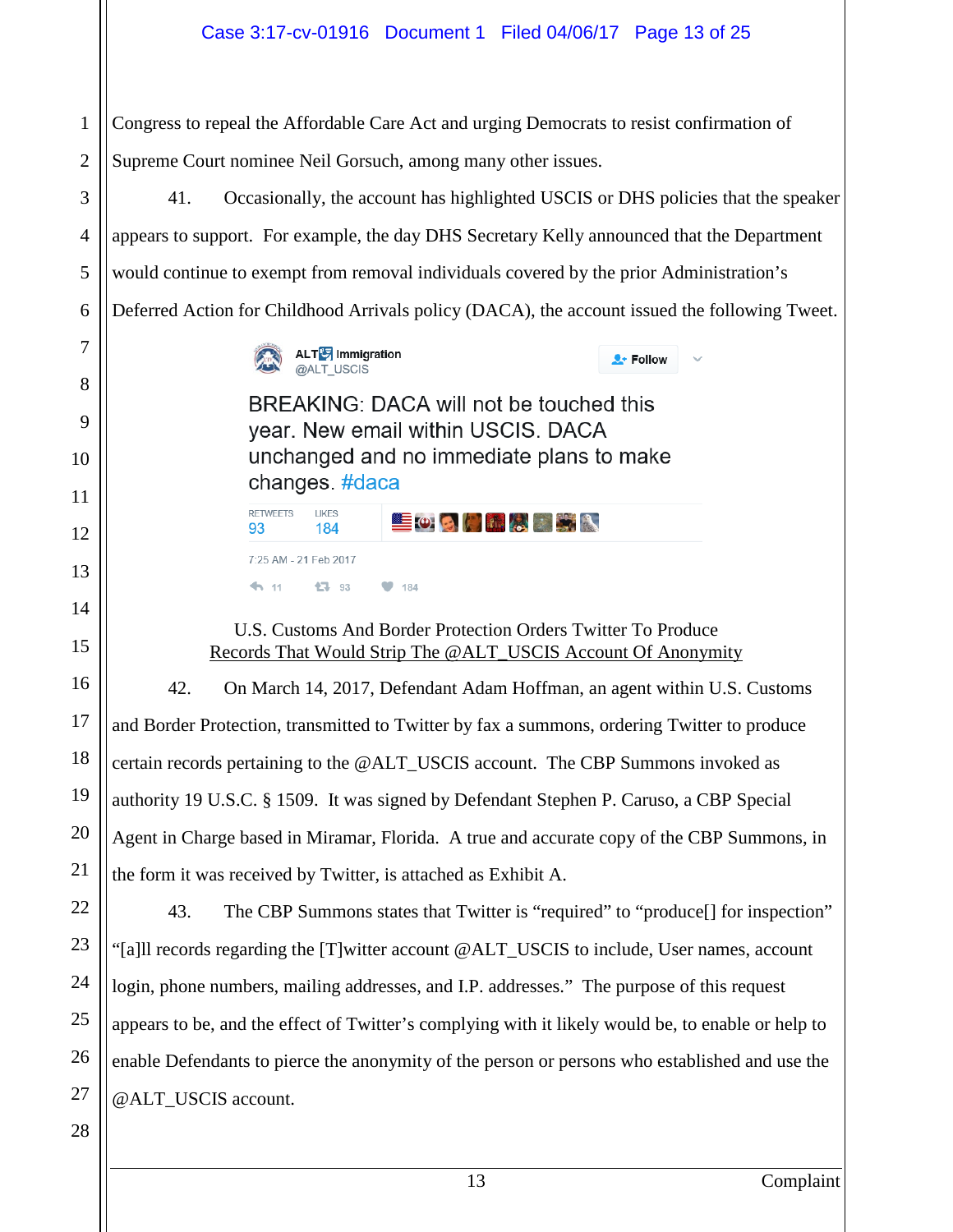#### Case 3:17-cv-01916 Document 1 Filed 04/06/17 Page 14 of 25

44. The CBP Summons warned Twitter that "[f]ailure to comply with this summons will render you liable to proceedings in a U.S. District Court to enforce compliance with this summons as well as other sanctions."

45. The CBP Summons ordered Twitter to produce the records to a CBP office in Washington D.C. by 11:45 A.M. on March 13, 2017—the day *before* the CBP Summons was faxed to Twitter.

46. The CBP Summons states generically that "production of the indicated records is required in connection with an investigation or inquiry to ascertain the correctness of entries, to determine the liability for duties, taxes, fines, penalties, or forfeitures, and/or to ensure compliance with the laws or regulations administered by CBP and ICE." Beyond that boilerplate language, the CBP Summons provides no justification for issuance of a summons targeting the @ALT\_USCIS account.

47. The CBP Summons further "requested"—but did not order or otherwise compel— Twitter "not to disclose the existence of this summons for an indefinite period of time."

48. Notwithstanding the request on the face of the CBP Summons that Twitter not disclose the existence of the CBP Summons to anyone, a "Summons Notice" included in the CBP Summons describes a procedure whereby the subject of the summons (i.e., the person whose "business transactions or affairs" are purportedly being investigated) supposedly could "object to the examination" of the requested records by "advis[ing] the person summoned [i.e. Twitter], in writing, not to comply with the summons" and "send[ing] a copy of that notice by registered or certified mail to the CBP Officer … who issued the summons." To be effective, any such objection would have to be sent "not later than the" deadline set by the CBP Summons for compliance—which, again, had already passed by the time the CBP Summons was served on Twitter. Neither the CBP Summons itself, nor the statute that supposedly authorizes issuance of the summons (*i.e.*, 19 U.S.C. § 1509), nor the regulations implementing that statute describe any procedure for Twitter to object to compliance with the summons.

49. On March 28, 2017, counsel for Twitter contacted Defendant Hoffman to raise concerns regarding the request not to provide notice to the user and the legal basis for seeking

1

2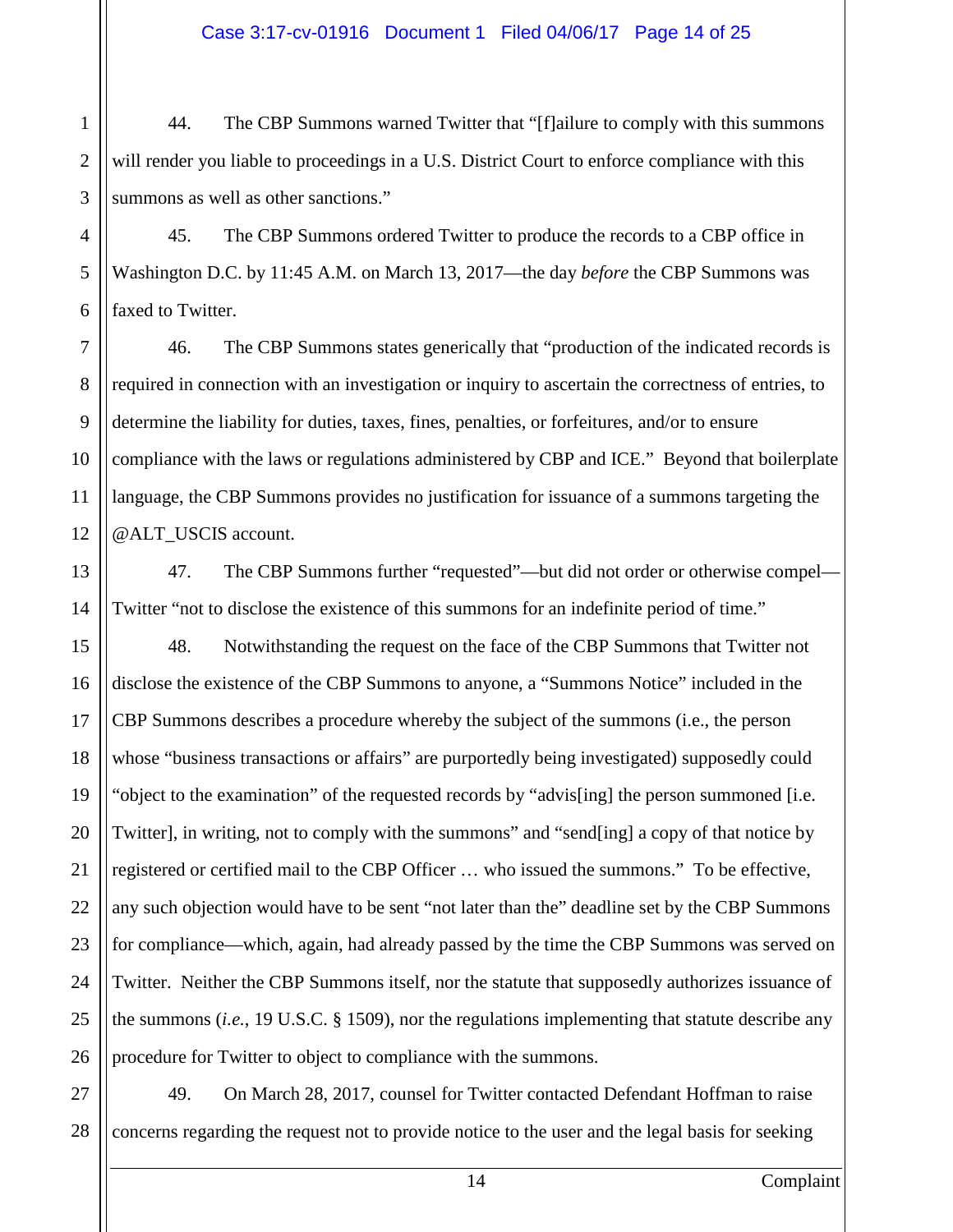#### Case 3:17-cv-01916 Document 1 Filed 04/06/17 Page 15 of 25

1

2

3

5

7

8

9

11

4 6 10 12 information about the identified account using a summons issued under 19 U.S.C. § 1509. Defendant Hoffman advised counsel for Twitter that CBP did not want the user notified and that he would discuss notice with his supervisors. With regard to the legal basis for the summons, Defendant Hoffman stated vaguely that he is conducting an investigation. But he did not identify any law or laws that he believed had been broken or point to any evidence substantiating any such belief—such as particular Tweets that he believes were unlawful. Defendant Hoffman took the position that the summons was an appropriate investigative tool, but he did not provide any specifics as to how a summons issued under 19 U.S.C. § 1509 could be an appropriate means for CBP's Office of Professional Responsibility to be conducting this particular investigation. In fact, to the limited extent he did explain the nature of the investigation, it seemed to confirm that the investigation had nothing to do with obtaining records to assess whether appropriate duties and taxes had been paid on imported merchandise.

13 14 15 16 17 18 19 20 50. Twitter advised Defendant Hoffman that, unless he or his agency obtained a court order under the federal Stored Communications Act, 18 U.S.C. § 2705, directing Twitter not to disclose the CBP Summons to the @ALT\_USCIS accountholder(s), Twitter would, in accordance with its standard practices, notify the accountholder(s) of the existence and content of the CBP Summons. On March 31, 2017, Defendant Hoffman sent Twitter an email confirming that no such court order would be obtained. On April 2, 2017, Twitter stated in a response to Defendant Hoffman that it intended to notify the accountholder(s) the next day about the CBP Summons.

21 22 23 24 25 26 27 28 51. On April 4, 2017, Twitter notified the @ALT\_USCIS accountholder(s) about the existence and contents of the CBP Summons. At approximately the same time, Twitter also informed Defendant Hoffman of its intention to challenge the CBP Summons in court if it was not withdrawn within 48 hours. Later that day, counsel for Twitter sent Defendant Hoffman an email elaborating the bases for Twitter's legal objections to the CBP Summons—namely that the summons falls outside the statutory parameters of 19 U.S.C. § 1509 and infringes on the First Amendment rights of Twitter's users and Twitter itself—and reiterating Twitter's intention to sue absent withdrawal of the summons.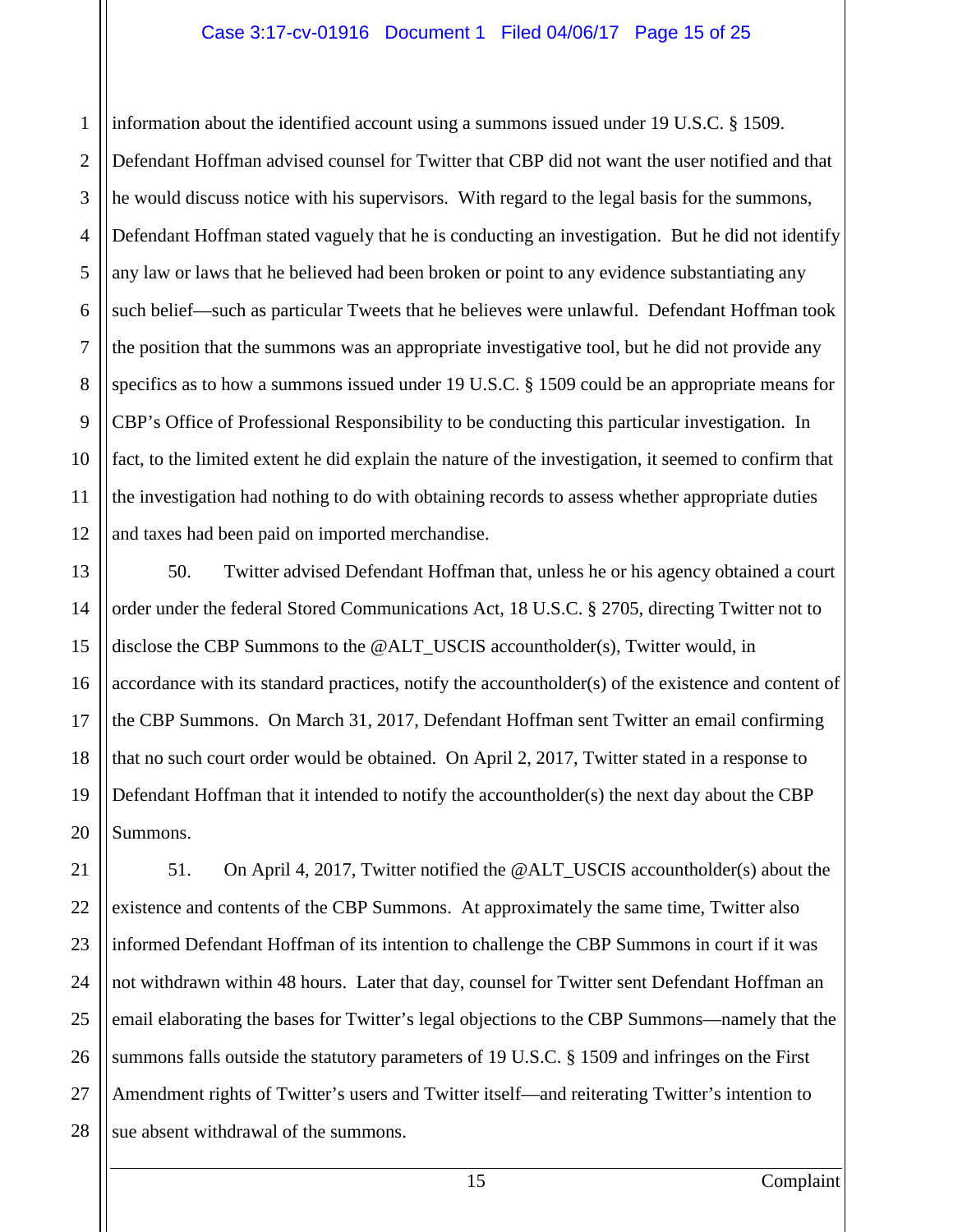52. As of today's date, Defendants have not notified Twitter of any intent to withdraw the CBP Summons.

#### **COUNT I**

#### **(19 U.S.C. § 1509; Declaratory Judgment Act, 28 U.S.C. §§ 2201-2202; APA, 5 U.S.C. § 706)**

#### **THE SUMMONS EXCEEDS THE SCOPE OF CBP'S AUTHORITY UNDER 19 U.S.C. § 1509**

53. Plaintiff hereby incorporates by reference paragraphs 1-52 as if set forth fully herein.

54. The summons is unlawful because it demands production of records that CBP is not authorized to obtain under 19 U.S.C. § 1509.

55. The summons exceeds the scope of CBP's authority under 19 U.S.C. § 1509 for two reasons. *First*, 19 U.S.C. § 1509 authorizes CBP to obtain documents only for investigations and inquiries relating to the importation of merchandise. *Second*, even if CBP issued the summons for a proper purpose, the summons seeks production of records that are not of the narrowly limited type that CBP is authorized to obtain under 19 U.S.C. § 1509. These two reasons are explained more fully below.

56. *First*, 19 U.S.C. § 1509 confers authority on the Secretary (or a delegate at or above the rank of district director or special agent in charge) to compel disclosure of records only in connection with "any investigation or inquiry conducted for the purpose of ascertaining the correctness of any entry, for determining the liability of any person for duty, fees and taxes due or duties, fees and taxes which may be due the United States, for determining liability for fines and penalties, or for insuring compliance with the laws of the United States administered by the United States Customs Service." 19 U.S.C. § 1509(a). The first three items on the list clearly relate narrowly to imports, and the meaning of the fourth term is "cabin[ed]" by the first three. *See Yates v. United States*, 135 S. Ct. 1074, 1085 (2015) (applying "the principle of *noscitur a sociis*—a word is known by the company it keeps—to 'avoid ascribing to one word a meaning so broad that it is inconsistent with its accompanying words, thus giving unintended breadth to the Acts of Congress.'" (quoting *Gustafson v. Alloyd Co.*, 513 U.S. 561, 575 (1995))).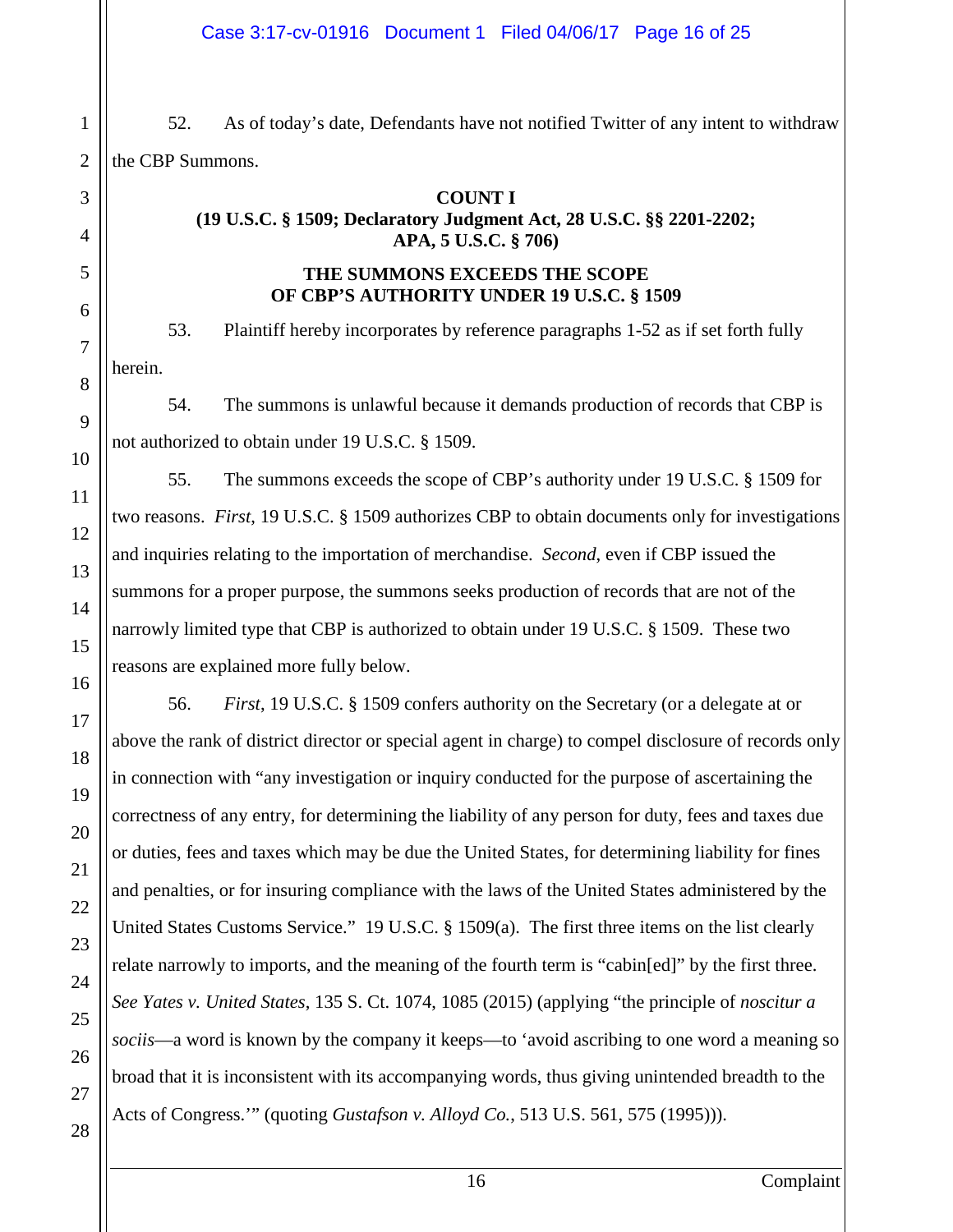57. Defendants could not plausibly establish that they issued the CBP Summons which demands "[a]ll records regarding the [T]witter account @ALT\_USCIS to include User names, account login, phone numbers, mailing addresses, and I.P. addresses"—in any investigation or inquiry relating to the import of merchandise.

58. *Second*, § 1509 does not authorize the Defendants to compel production of the account-related records that the summons demands. The Secretary or his delegate can compel the production of only records that fall within a narrow category defined in 15 U.S.C. § 1509(d)(1)(A). *See* 15 U.S.C. § 1509(a)(2)(D) ("[T]he Secretary ... may … summon … any … person he may deem proper … to produce records, *as defined in subsection (d)(1)(A)*.").

59. Subsection  $1509(d)(1)(A)$  limits the "records" whose production may be permissibly compelled through a summons to those (1) that are "required to be kept under section 1508 of this title" and (2) "regarding which there is probable cause to believe that they pertain to merchandise the importation of which into the United States is prohibited." The records that the CBP Summons demands Twitter to disclose meet neither of these criteria.

60. Section 1508 requires importers to maintain certain records relating to their activity of importing merchandise. *See United States v. Frowein*, 727 F.2d 227, 233 (2d Cir. 1984) ("Section 1508 … imposes recordkeeping requirements on those who import or cause goods to be imported.").Specifically, the entities that must maintain records under section 1508 are limited to the following: any "owner, importer, consignee, importer of record, entry filer, or other party who—(A) imports merchandise into the customs territory of the United States, files a drawback claim, or transports or stores merchandise carried or held under bond, or (B) knowingly causes the importation or transportation or storage of merchandise carried or held under bond into or from the customs territory of the United States," 19 U.S.C. § 1508(a)(1); *or* any "agent of any party described in paragraph (1)," *id.* § 1508(a)(2); *or* any "person whose activities require the filing of a declaration of entry, or both," *id.* § 1508(a)(3). The records Section 1508 requires these entities to maintain are limited to records that both "pertain to any such activity, or to the information contained in the records required by this chapter in

1

2

3

17 Complaint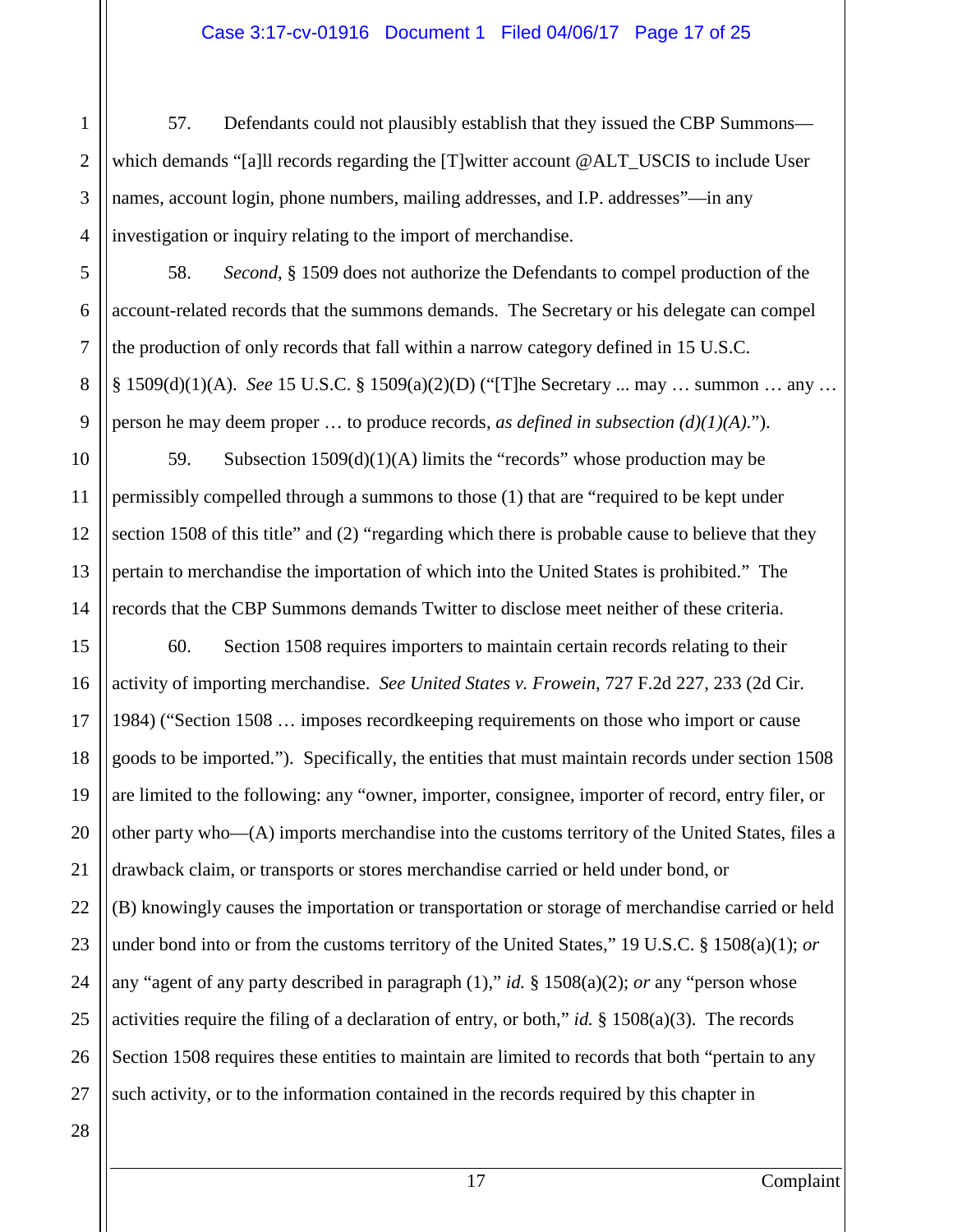1 2 connection with any such activity" and "are normally kept in the ordinary course of business." 19 U.S.C. § 1508(a)(3).

3 4 5 6 61. Subsection  $1509(d)(1)(A)(ii)$  likewise limits the scope of records whose production CBP may compel pursuant to a summons to records relating to the importation of merchandise—specifically, records "pertain[ing] to *merchandise the importation of which into the United States is prohibited*."

7

8

9

10

11

12

13

14

15

16

17

18

19

20

21

22

62. The CBP Summons plainly does not request records relating to the importation of merchandise. It requests that Twitter produce information that pertains to the identity of the  $person(s)$  who established and use the  $@ALT$  USCIS account. And it is utterly implausible that Defendants' interest in the person(s) who established and use the @ALT\_USCIS account stems from their importation of merchandise into the United States.

63. The CBP Summons also violates the Stored Communications Act ("SCA"), 18 U.S.C. § 2701 *et seq.*, which "protects individuals' privacy and proprietary interests," "reflect[ing] Congress's judgment that users have a legitimate interest in the confidentiality of communications in electronic storage at a communications facility." *Theofel v. Farey-Jones*, 359 F.3d 1066, 1072 (9th Cir. 2003). The SCA establishes legal processes that government agencies must follow in order to obtain certain types of information from a service provider such as Twitter, which have not been followed here. The basic subscriber information the CBP Summons seeks—such as the user's name and address—can be obtained "us[ing] an administrative subpoena authorized by a Federal or State statute." 18 U.S.C. § 2703(c)(2). But the CBP Summons is not a valid administrative subpoena because, among other defects, it exceeds the scope of CBP's authority under 19 U.S.C. § 1509.

23 24 25 26 27 28 64. For the foregoing reasons, the Court should enjoin Defendants from taking any further action to enforce the CBP Summons and declare it to be an unlawful exercise of Defendants' authority, in contravention of 15 U.S.C. § 1509 and the SCA. Such relief is warranted under, among other laws, the APA because issuance, service, and enforcement of the subpoena is "not in accordance with law" and "in excess of statutory jurisdiction, authority, or limitations." 5 U.S.C. § 706(2)(A), (C).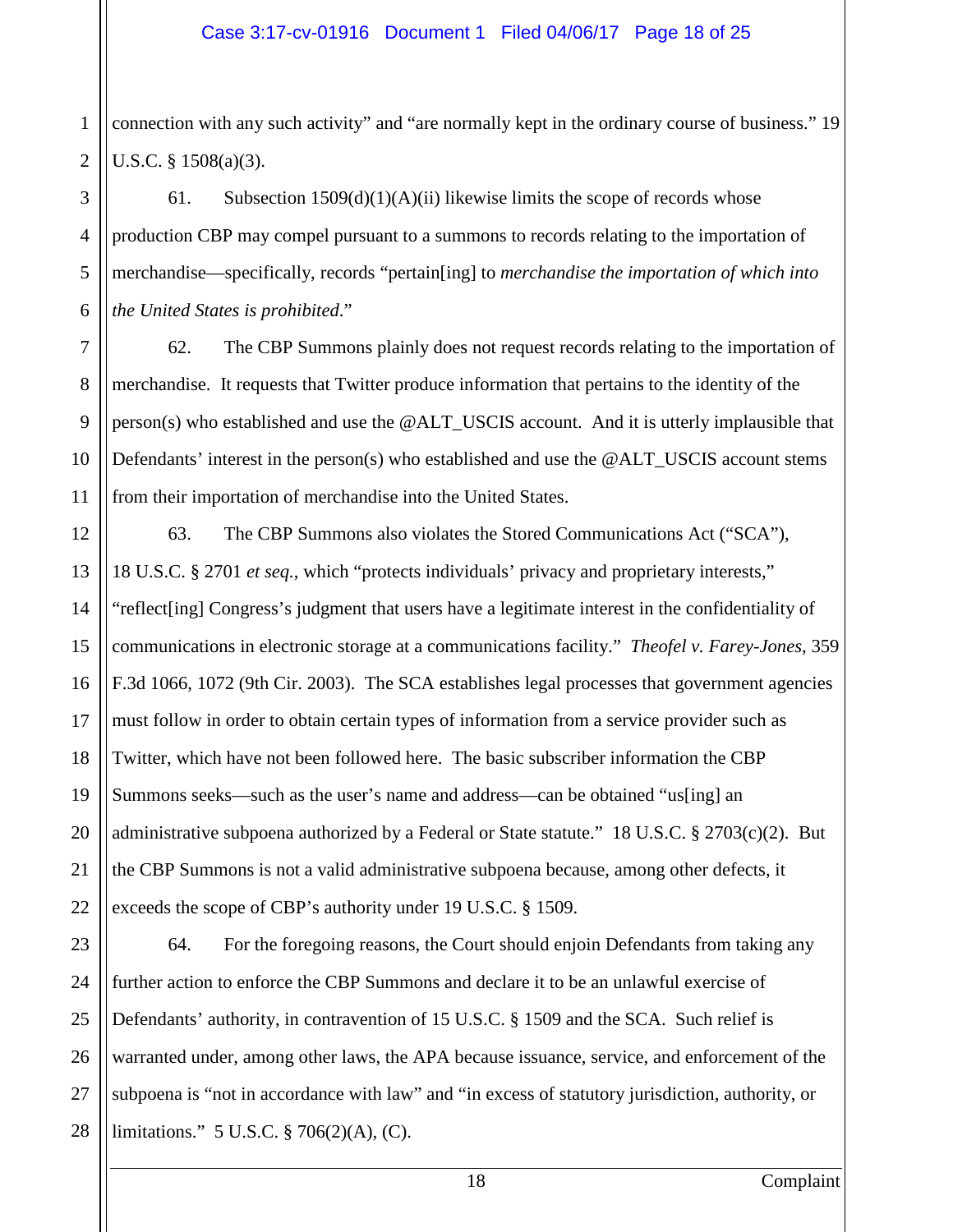#### **COUNT II**

**(U.S. Const. amend. I; Declaratory Judgment Act, 28 U.S.C. §§ 2201-2202; APA, 5 U.S.C. § 706)**

#### **THE FIRST AMENDMENT BARS THE CBP SUMMONS ABSENT SATISFACTION OF THE STRINGENT STANDARD FOR UNMASKING ANONYMOUS SPEAKERS**

65. Plaintiff herein incorporates by reference paragraphs 1-64 as if set forth fully herein.

66. Twitter provides a platform for speech for hundreds of millions of users. Its users Tweet about a broad range of topics, from a favorite sports team to the birth of a child to the latest executive order. Many of Twitter's users choose to express themselves on the platform pseudonymously.

67. The CBP Summons seeks to force Twitter to disclose information that would identify, or likely lead to the identification of, a person (or group of persons) who has chosen to criticize the government pseudonymously and whose speech is potentially valuable since the person—as a self-described public employee—may be in the best position to "know what ails the agenc[y] for which [he or she] work[s]." *Dahlia v. Rodriguez*, 735 F.3d 1060, 1066-1067 (9th Cir. 2013) (quoting *Waters v. Churchill*, 511 U.S. 661, 674 (1994)).

68. Compelled disclosure of the identities of Twitter users who have engaged in pseudonymous speech would chill their exercise of the constitutionally protected right to speak anonymously. Moreover, independent of its users' rights, Twitter's actions in providing a platform for the dissemination of its users' speech—including its decision to permit the publication of pseudonymous speech—is fully protected by the First Amendment. *See, e.g.*, *Marcus v. Search Warrants*, 367 U.S. 717, 731-732 (1961); *cf., e.g.*, *Arkansas Educ. Television Comm'n v. Forbes*, 523 U.S. 666, 674 (1998). When rights of free speech—especially anonymous free speech—are at stake, courts generally permit an organization or business to assert those rights on behalf of its members or customers. *See, e.g.*, *Virginia v. American Booksellers Ass'n, Inc.*, 484 U.S. 383, 392-393 (1988) (permitting booksellers to assert First Amendment rights of buyers of adult-oriented books); *Publius v. Boyer-Vine*, 2017 WL 772146,

1

2

3

4

5

19 Complaint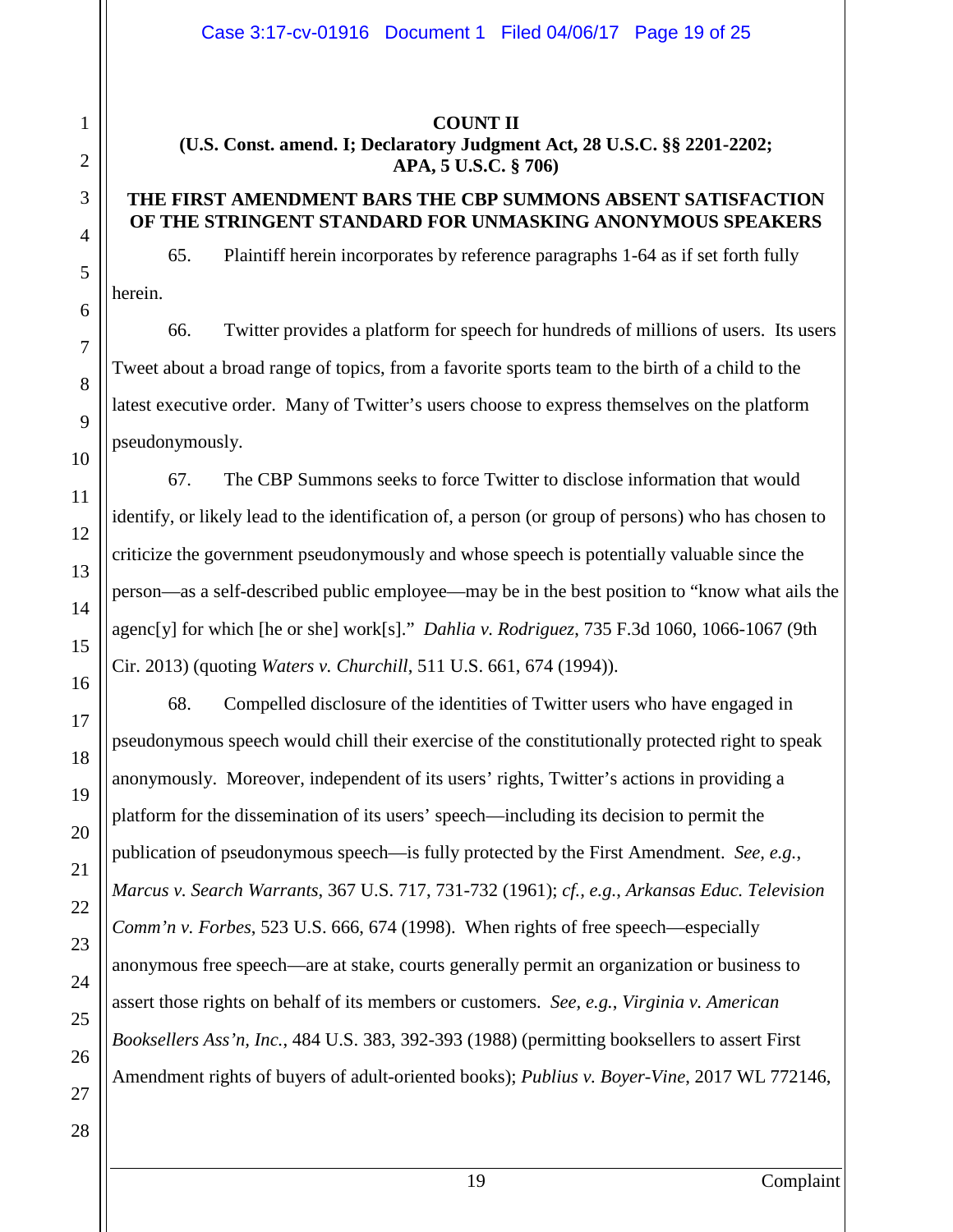1 2 at \*5 n.5 (E.D. Cal. Feb. 27, 2017) (collecting cases holding that entities such as websites can assert the First Amendment rights of their anonymous users).

69. The decision to speak anonymously or pseudonymously is protected by the First Amendment. As the Supreme Court has explained, "an author's decision to remain anonymous, like other decisions concerning omissions or additions to the content of a publication, is an aspect of the freedom of speech protected by the First Amendment." *McIntyre v. Ohio Elections Comm'n*, 514 U.S. 334, 342 (1995). "Anonymity is a shield from the tyranny of the majority. It thus exemplifies the purpose behind the Bill of Rights, and of the First Amendment in particular: to protect unpopular individuals from retaliation—and their ideas from suppression—at the hand of an intolerant society." *Id.* at 357.

70. A time-honored tradition of pseudonymous free speech on matters of public moment runs deep in the political life of America. "Undoubtedly the most famous pieces of American political advocacy are *The Federalist Papers*, penned by James Madison, Alexander Hamilton, and John Jay, but published under the pseudonym 'Publius.'" *In re Anonymous Online Speakers*, 661 F.3d 1168, 1172-73 (9th Cir. 2011) (citing *McIntyre*, 514 U.S. at 344 n.6).

71. The decision to maintain anonymity "may be motivated by fear of economic or official retaliation, by concern about social ostracism, or merely by a desire to preserve as much of one's privacy as possible." *Watchtower Bible and Tract Soc'y of New York, Inc. v. Village of Stratton*, 122 S. Ct. 2080, 2089-90 (2002) (internal citation omitted). In the present case, there is reason for concern that the CBP Summons itself may reflect the very sort of official retaliation that can result from speech that criticizes government officials and agencies. Because of the potential for retaliation and ostracism, "[t]here can be no doubt that [requiring identification of pseudonymous authors] would tend to restrict freedom to distribute information and thereby freedom of expression." *Talley v. California*, 362 U.S. 60, 64-65 (1960); *see also (WIN) Washington Initiatives Now v. Rippie*, 213 F.3d 1132, 1139 (9th Cir. 2000) ("Depriving individuals of … anonymity is … 'a broad intrusion, discouraging truthful, accurate speech by those unwilling to [disclose their identities] and applying regardless of the character or strength of an individual's interest in anonymity.'") (quoting *American Constitutional Law Found., Inc. v.* 

20 Complaint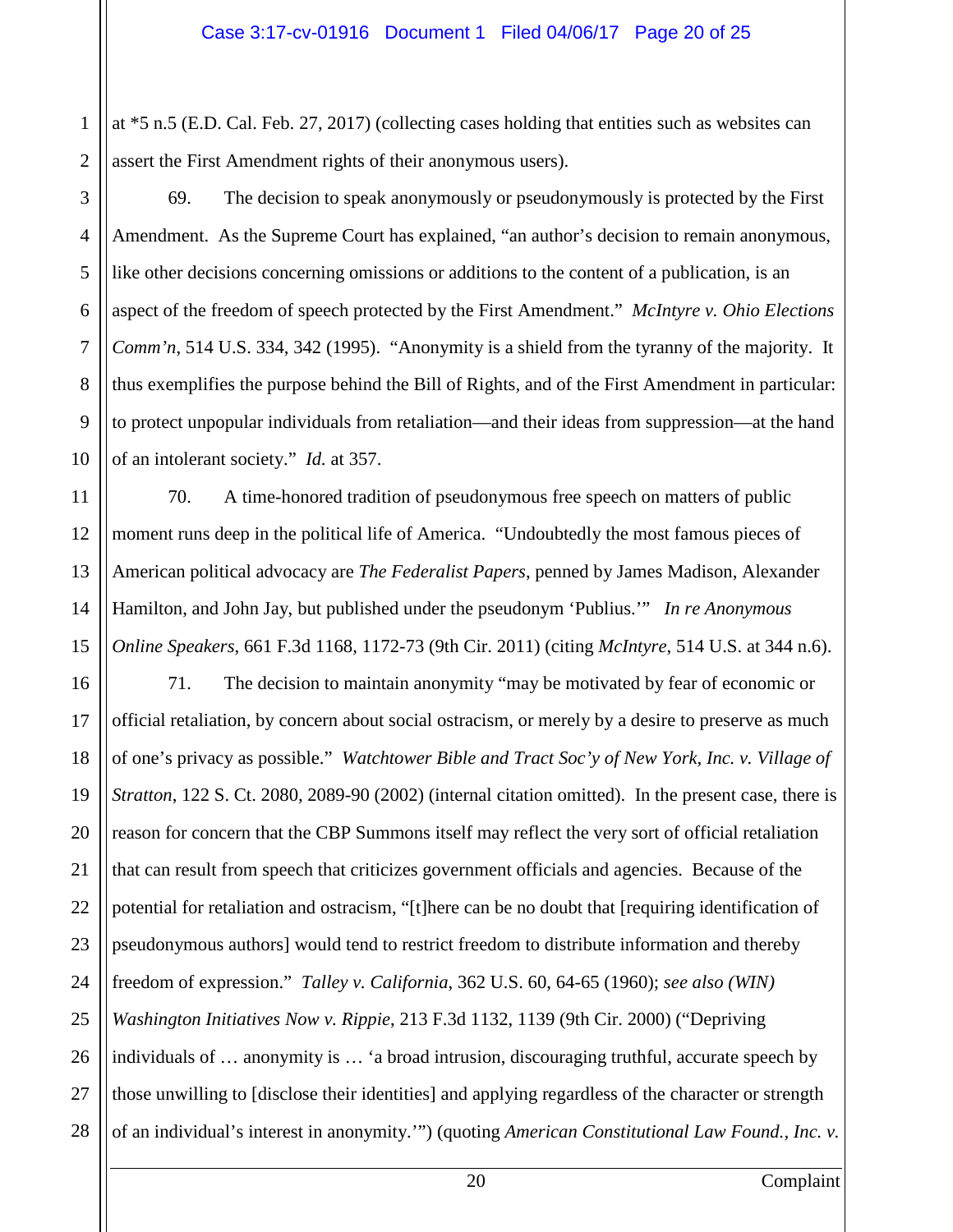1 2 *Meyer*, 120 F.3d 1092, 1103 (10th Cir. 1997))); *see also Am. Civil Liberties Union of Nevada v. Heller*, 378 F.3d 979, 988 (9th Cir. 2004).

3

4

5

7

9

11

13

14

15

16

17

18

19

20

21

22

23

24

25

6 8 10 12 72. These First Amendment interests are at their zenith when, as here, the speech at issue touches on matters of public political life. Political expression "occupies the core of the protection afforded by the First Amendment" and must be afforded the highest level of First Amendment protection. *McIntyre*, 514 U.S. at 346; *see also Mills v. Alabama*, 384 U.S. 214, 218 (1966) ("[T]here is practically universal agreement that a major purpose of that Amendment was to protect the free discussion of governmental affairs."); *New York Times Co. v. Sullivan*, 376 U.S. 254, 270 (1964) (a case should be considered "against the background of a profound national commitment to the principle that debate on public issues should be uninhibited, robust, and wide-open, and that it may well include vehement, caustic, and sometimes unpleasantly sharp attacks on government and public officials.").

73. These protections for anonymous and pseudonymous political speech are as robust on the Internet as any other mode of speech. The Supreme Court has unequivocally held that speech on the Internet is entitled to the highest form of First Amendment protection. *See Reno v. ACLU*, 521 U.S. 844, 870 (1997). As the Supreme Court aptly recognized, through the Internet and interactive services such as Twitter, "any person with a phone line can become a town crier with a voice that resonates farther than it could from any soapbox. Through the use of Web pages, mail exploders, and newsgroups, the same individual can become a pamphleteer." *Id.*; *see also In re Anonymous Online Speakers*, 661 F.3d at 1173 ("Although the Internet is the latest platform for anonymous speech, online speech stands on the same footing as other speech."). "As with other forms of expression, the ability to speak anonymously on the Internet promotes the robust exchange of ideas and allows individuals to express themselves freely without 'fear of economic or official retaliation ... [or] concern about social ostracism.'" *In re Anonymous Online Speakers*, 661 F.3d at 1173 (quoting *McIntyre*, 514 U.S. at 341-342).

26 27 28 74. Compelling Twitter to disclose information that would identify or lead to the identification of the person(s) who established and use the @ALT\_USCIS account would chill the expression of particularly valuable political speech—namely speech by current or former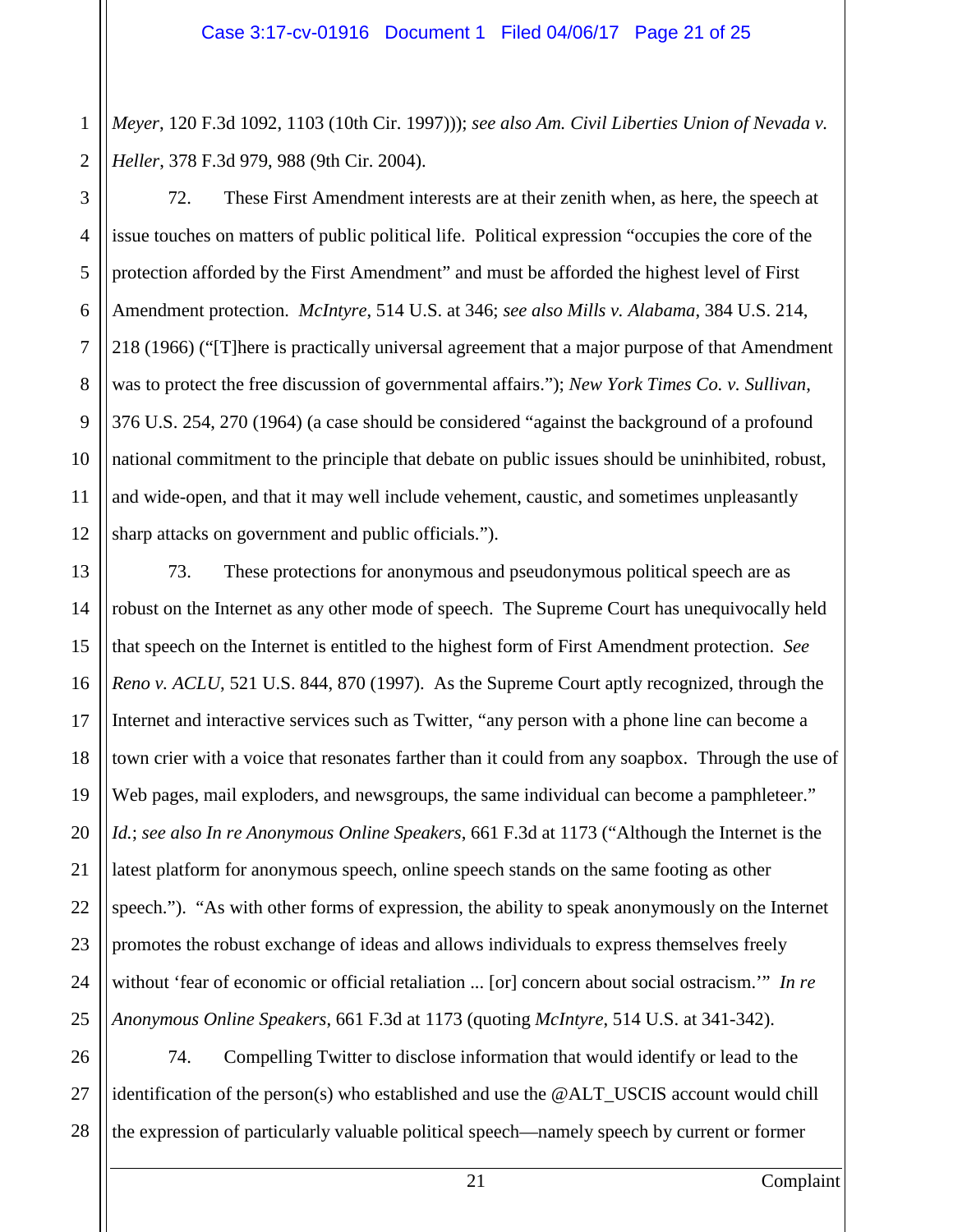1 2 3 4 5 6 7 8 9 10 11 12 13 14 15 public employees, or others with special insight into operations of our government. The Constitution does not permit a government agency to suppress dissent voiced by current or former employees in their private capacity—especially when such efforts exceed the agency's statutory authority. "[C]itizens do not surrender their First Amendment rights by accepting public employment." *Lane v. Franks*, 134 S. Ct. 2369, 2374 (2014). Indeed, "[t]here is a significant First Amendment interest in encouraging public employees, who have special access to facts relevant to debates on issues of public concern, to speak freely and make that information available." *Johnson v. Multnomah Cty., Or.*, 48 F.3d 420, 424 (9th Cir. 1995). "[S]peech by public employees on subject matter related to their employment holds special value precisely because those employees gain knowledge of matters of public concern through their employment." *Franks*, 134 S. Ct. at 2378-2381. "It may often be the case that, unless public employees are willing to blow the whistle, government corruption and abuse would persist undetected and undeterred." *Dahlia*, 735 F.3d at 1066-1067. "The interest at stake is as much the public's interest in receiving informed opinion as it is the employee's own right to disseminate it." *San Diego v. Roe*, 543 U.S. 77, 82 (2004).

16 17 18 19 20 21 22 23 24 25 26 27 28 75. In light of the compelling First Amendment interests at stake, Defendants must satisfy "stringent standards" before using a subpoena or other compulsory legal process to attempt to unmask the identity of the person(s) who established and use the @ALT\_USCIS account. *Mason Awtry v. Glassdoor, Inc.*, 2016 WL 1275566, at \*1 (N.D. Cal. Apr. 1, 2016)*; see In re Anonymous Online Speakers*, 661 F.3d at 1778 ("[T]he nature of the speech should be a driving force in choosing a standard by which to balance the rights of anonymous speakers" against the interests of those seeking disclosure, with political speech warranting "imposition of a heightened standard"). In particular, Defendants must demonstrate that (1) "there is a real evidentiary basis for believing" that some criminal or civil offense has been committed, *Highfields Capital Mgmt., L.P. v. Doe*, 385 F. Supp. 2d 969, 975-976 (N.D. Cal. 2005); (2) revealing the identity of the speaker(s) is "necessary"—that is, that it is the least restrictive means for investigating that offense, *Glassdoor, Inc*, 2016 WL 1275566, at \*16; *Art of Living Foundation v. Does 1-10*, 2011 WL 5444622, \*10 (N.D. Cal. Nov. 9, 2011); (3) Defendants'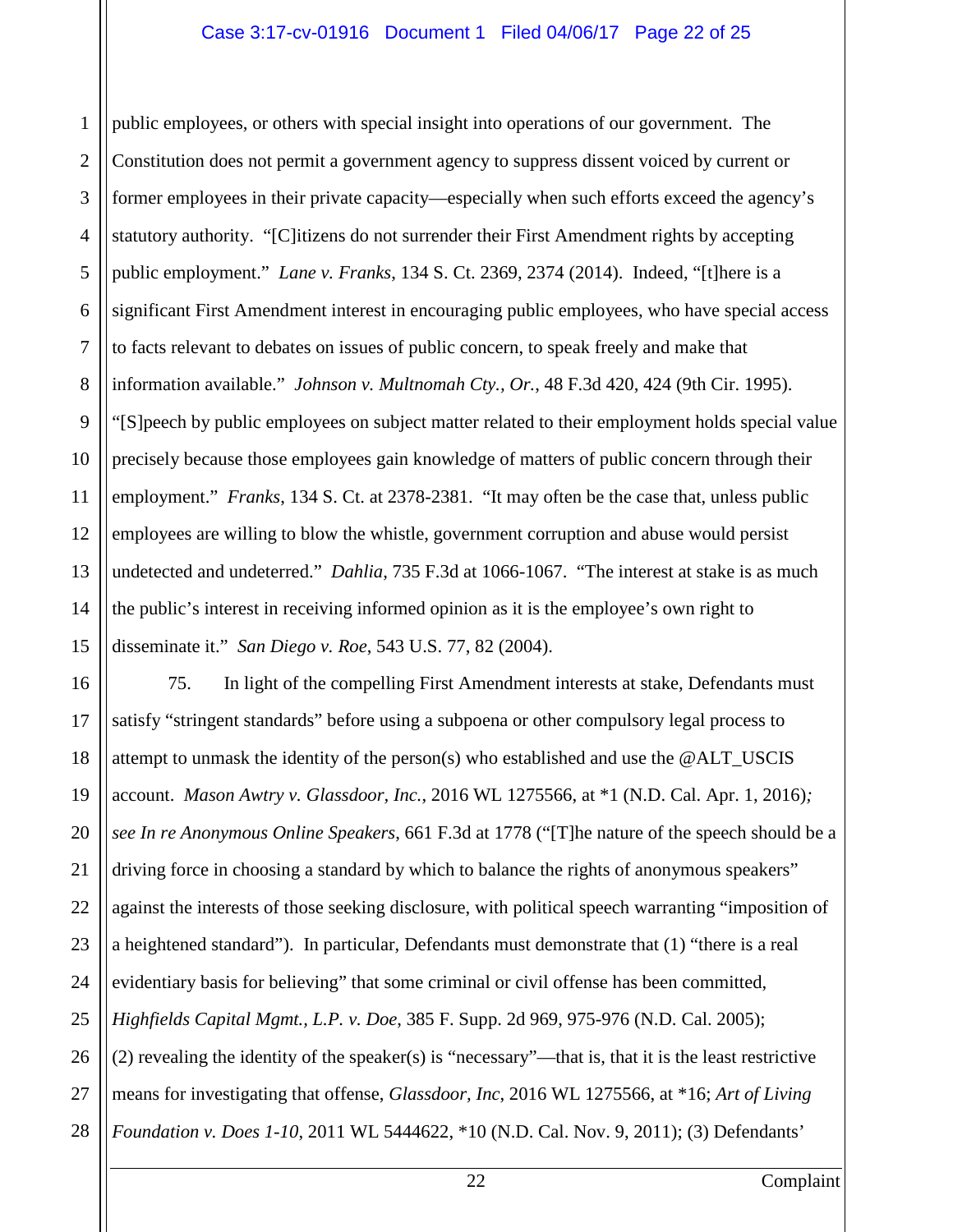#### Case 3:17-cv-01916 Document 1 Filed 04/06/17 Page 23 of 25

1 2 3 4 5 6 7 8 9 10 11 12 13 14 demand for this information is not motivated by a desire to suppress free speech; and (4) the interests of pursuing that investigation outweigh the important First Amendment rights of Twitter and its users, *Highfields*, 385 F. Supp. 2d at 975-976. *See also Doe No. 1 v. Cahill*, 884 A.2d 451 (Del. 2005) (preventing disclosure of identity of anonymous online speaker); *Dendrite Intern., Inc. v. Doe No. 3*, 775 A.2d 756 (N.J. Super. 2001) (same). The heightened showing required for such compulsory legal process is not only supported by substantial judicial precedent, but also is consistent with the special procedures erected in other contexts to protect First Amendment rights. *E.g.*, *Makaeff v. Trump Univ., LLC*, 736 F.3d 1180, 1182-1183 (9th Cir. 2013) (California's anti-SLAPP statute "establish[es] a summary-judgment-like procedure available at an early stage of [a] litigation that poses a potential chilling effect on speech-related activities" (internal quotation omitted)); 28 C.F.R.  $\S$  50.10(c)(1) (requiring subordinates in the Department of Justice to obtain the authorization of the Attorney General to issue a subpoena to a member of the news media, or to use a subpoena to obtain from a third party communications records or business records of a member of the news media).

76. Defendants have satisfied none of these requirements. To meet the first requirement, Defendants must "adduce *competent evidence*" that "address[es] *all* of the inferences of fact that [Defendants] would need to prove in order to [substantiate] at least one of the" offenses that Defendants believe has been committed. *Highfields Capital Mgmt., L.P.*, 385 F. Supp. at 975. Defendants have fallen far short of this standard, given that they have neither specified any offense they are purportedly investigating nor presented *any* evidence in support of any element of any such offense.

15

16

17

18

19

20

21

22 23 24 25 26 27 28 77. Defendants have likewise failed to demonstrate that unmasking the identity of the @ALT\_USCIS accountholder(s) is the least restrictive way to investigate any offense or offenses that they believe were committed. To establish that the CBP Summons is "necessary," Defendants must explain why other investigatory tools they have deployed have fallen short, leaving Defendants with no choice but to pierce @ALT\_USCIS's pseudonymity. *E.g.*, *Glassdoor, Inc*, 2016 WL 1275566, at \*16; *Art of Living Foundation*, 2011 WL 5444622, at \*10. Defendants have not come close to making that showing.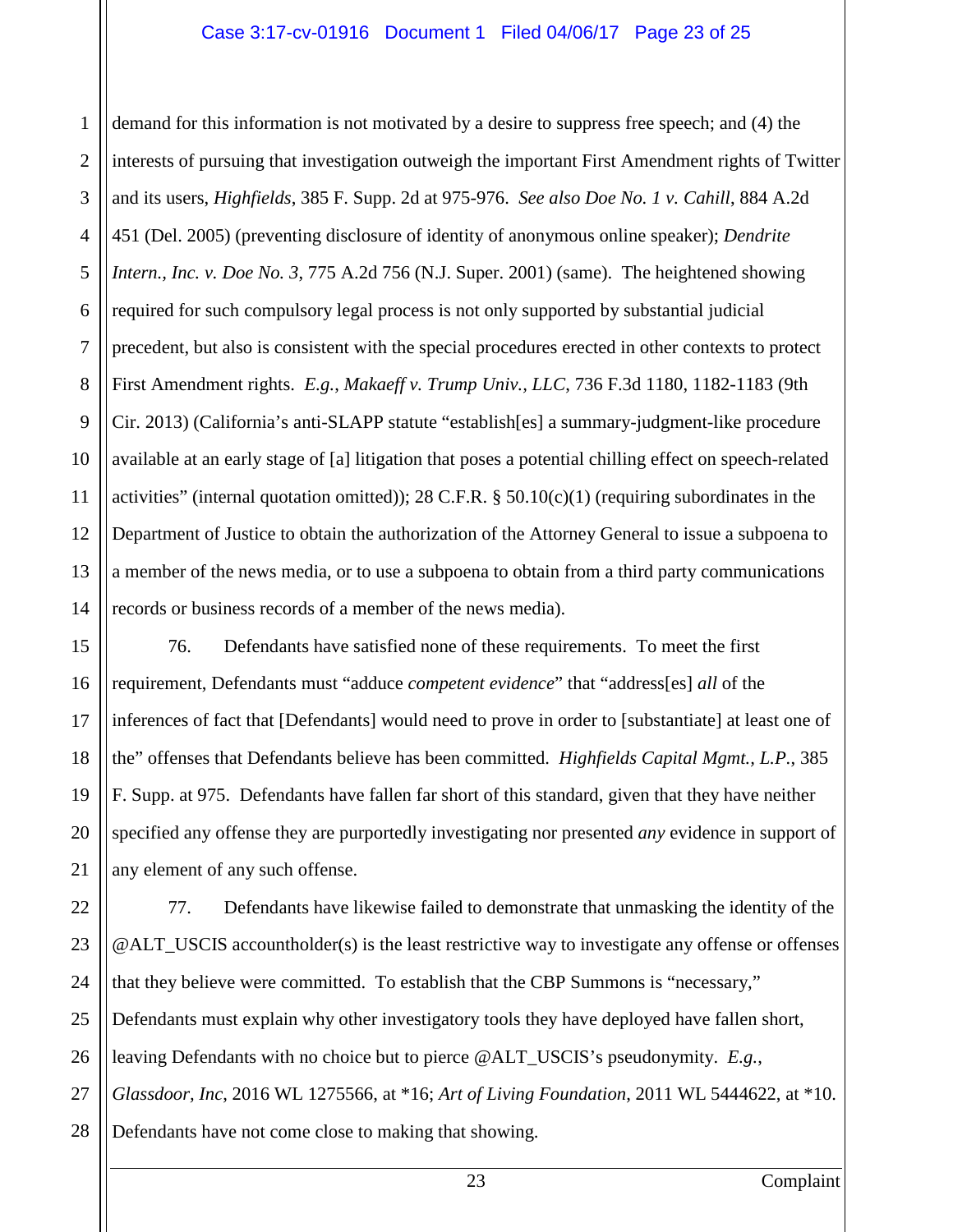#### Case 3:17-cv-01916 Document 1 Filed 04/06/17 Page 24 of 25

78. Defendants' failure to establish that some offense within the law enforcement purview of CBP was actually committed and that the CBP Summons is necessary to investigate that offense likewise confirms that Defendants have failed to demonstrate that the summons is not motivated by a desire to suppress free speech, or that Defendants' need to unmask the identity of the @ALT\_USCIS accountholder(s) outweighs the harm that doing so would cause to the First Amendment rights of Twitter and its users.

79. For the foregoing reasons, the Court should enjoin Defendants from taking any further action to enforce the CBP Summons and—absent the requisite showing—declare it to be a violation of the rights of Twitter and its users under the First Amendment. Such relief is warranted under, among other laws, the APA, because issuance, service, and enforcement of the CBP Summons is "contrary to constitutional right." 5 U.S.C. § 706(2)(B).

#### **PRAYER FOR RELIEF**

WHEREFORE, Plaintiff respectfully requests that this Court grant the following relief: a. Declare that the CBP Summons is unlawful and unenforceable because Defendants issued it for reasons not authorized by 19 U.S.C. § 1509 and because it demands production of documents that Defendants are not authorized to demand or obtain under 19 U.S.C. § 1509, and further declare that the CBP Summons violates the Administrative Procedure Act as not in accordance with law, 5 U.S.C. § 706(2)(A), and "in excess of statutory jurisdiction, authority, or limitations," *id.* § 706(2)(C).

b. Declare that the CBP Summons is unlawful and unenforceable because it violates the First Amendment rights of both Twitter and its users by seeking to unmask the identity of one or more anonymous Twitter users voicing criticism of the government on matters of public concern without Defendants having satisfied the stringent standards for piercing a speaker's anonymity, and further declare that the CBP Summons violates the Administrative Procedure Act as "contrary to constitutional right," 5 U.S.C. § 706(2)(B);

c. Issue an order vacating and nullifying the CBP Summons, enjoining Defendants or their agents from enforcing the CBP Summons, and declaring that Twitter has no obligation to comply with the CBP Summons;

1